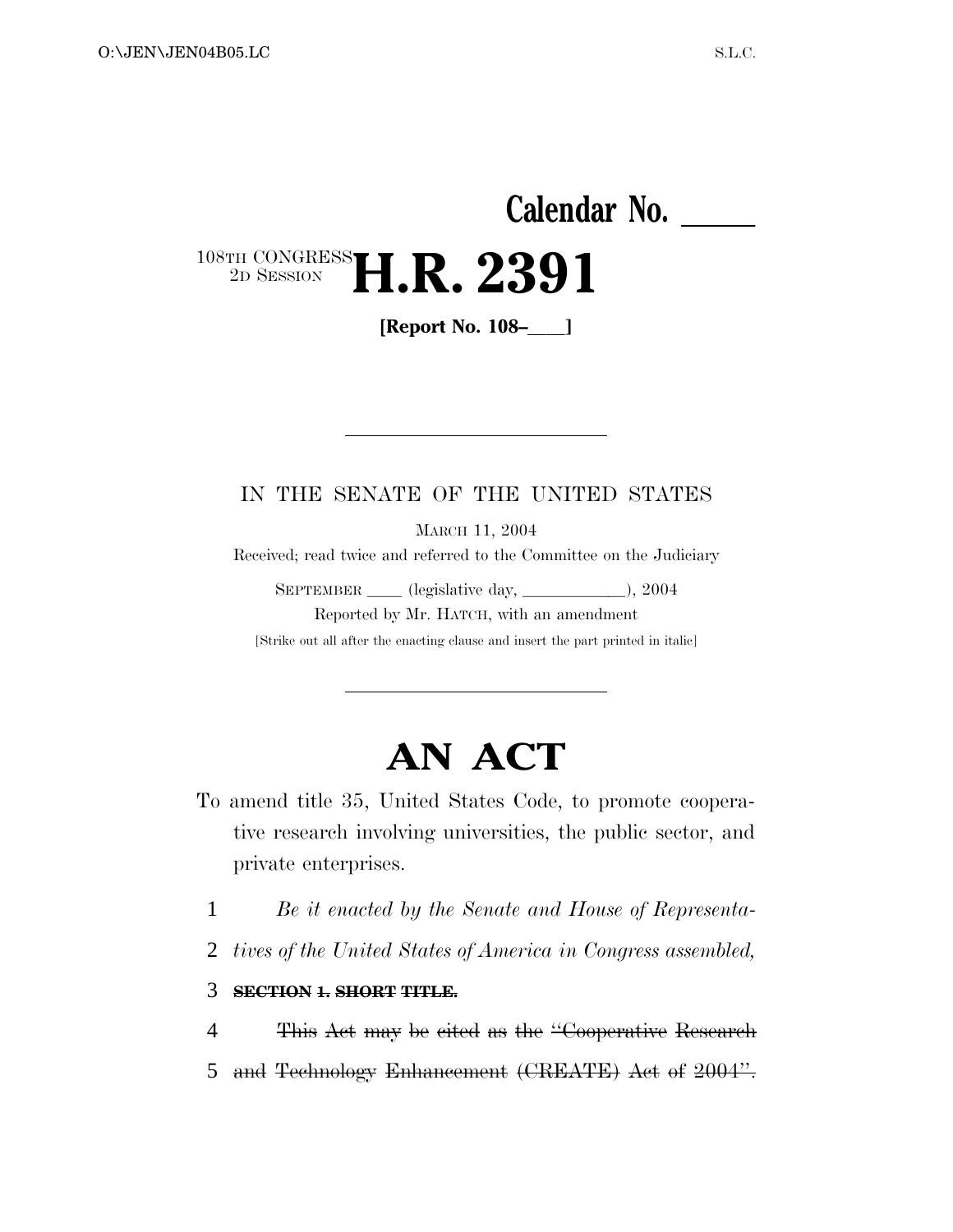### **SEC. 2. COLLABORATIVE EFFORTS ON CLAIMED INVEN-TIONS.**

 Section 103(c) of title 35, United States Code, is 4 amended to read as follows:

 $\frac{4}{6}$   $\frac{4}{6}(e)(1)$  Subject matter developed by another person, which qualifies as prior art only under one or more of sub- sections (e), (f), and (g) of section 102 of this title, shall not preclude patentability under this section where the subject matter and the claimed invention were, at the time the claimed invention was made, owned by the same per- son or subject to an obligation of assignment to the same person.

 $\frac{13}{2}$  For purposes of this subsection, subject matter developed by another person and a claimed invention shall be deemed to have been owned by the same person or sub- ject to an obligation of assignment to the same person if—  $\frac{H(A)}{A}$  the claimed invention was made by or on behalf of parties to a joint research agreement that was in effect on or before the date the claimed in-20 vention was made;

21  $\frac{H}{B}$  the claimed invention was made as a re- sult of activities undertaken within the scope of the joint research agreement; and

24  $\left( \textrm{C} \right)$  the application for patent for the claimed invention discloses or is amended to disclose the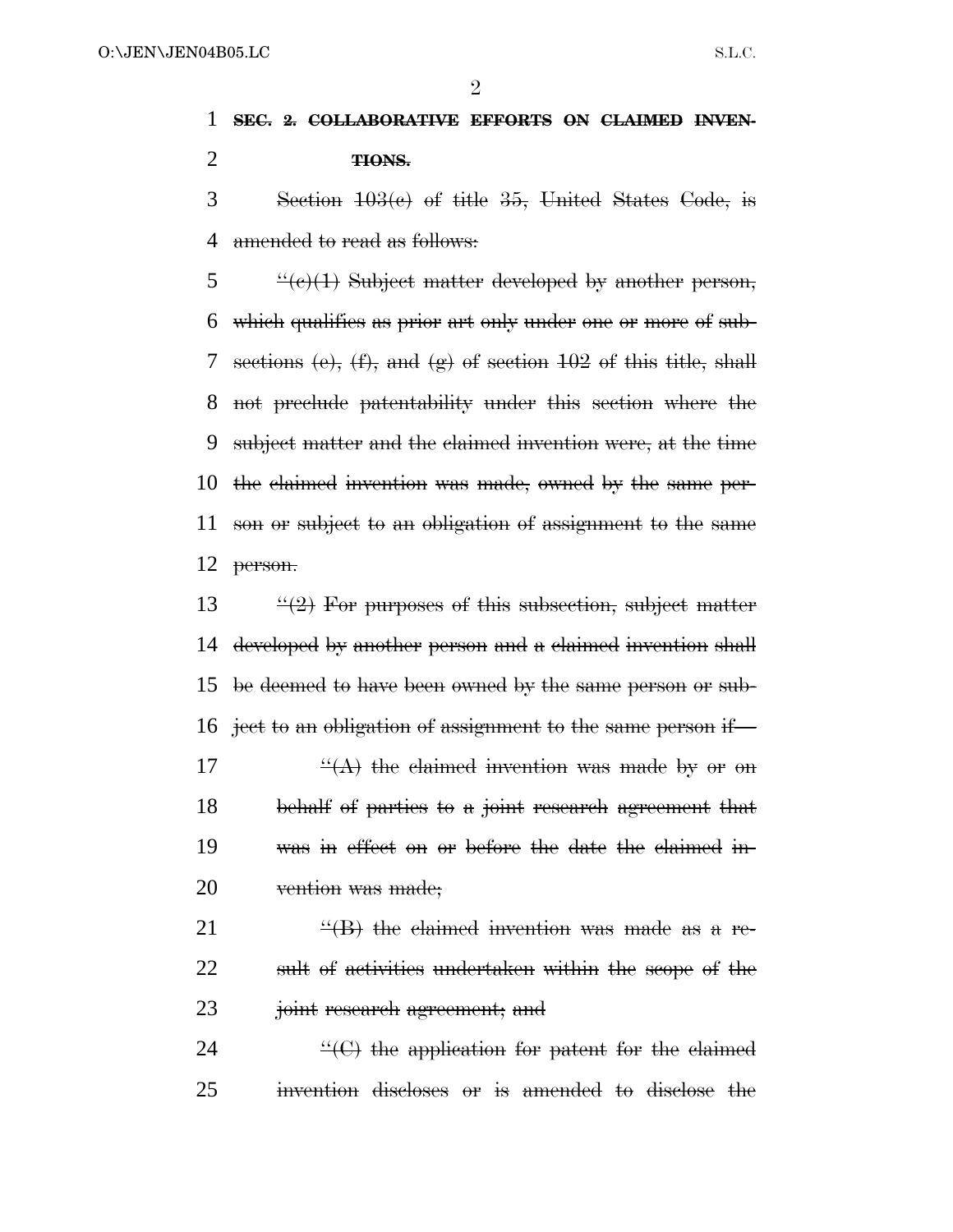names of the parties to the joint research agree-ment.

 $3 \frac{4}{3}$  For purposes of paragraph  $(2)$ , the term 'joint' research agreement' means a written contract, grant, or cooperative agreement entered into by two or more per- sons or entities for the performance of experimental, devel- opmental, or research work in the field of the claimed in-8 vention.".

#### **SEC. 3. EFFECTIVE DATE.**

 (a) IN GENERAL.—The amendments made by this Act shall apply to any patent granted on or after the date 12 of the enactment of this Act.

 (b) SPECIAL RULE.—The amendments made by this Act shall not affect any final decision of a court or the United States Patent and Trademark Office rendered be- fore the date of the enactment of this Act, and shall not affect the right of any party in any action pending before the United States Patent and Trademark Office or a court on the date of the enactment of this Act to have that par- ty's rights determined on the basis of the provisions of title 35, United States Code, in effect on the day before the date of the enactment of this Act.

#### *SECTION 1. SHORT TITLE.*

 *This Act may be cited as the ''Intellectual Property Protection Act of 2004''.*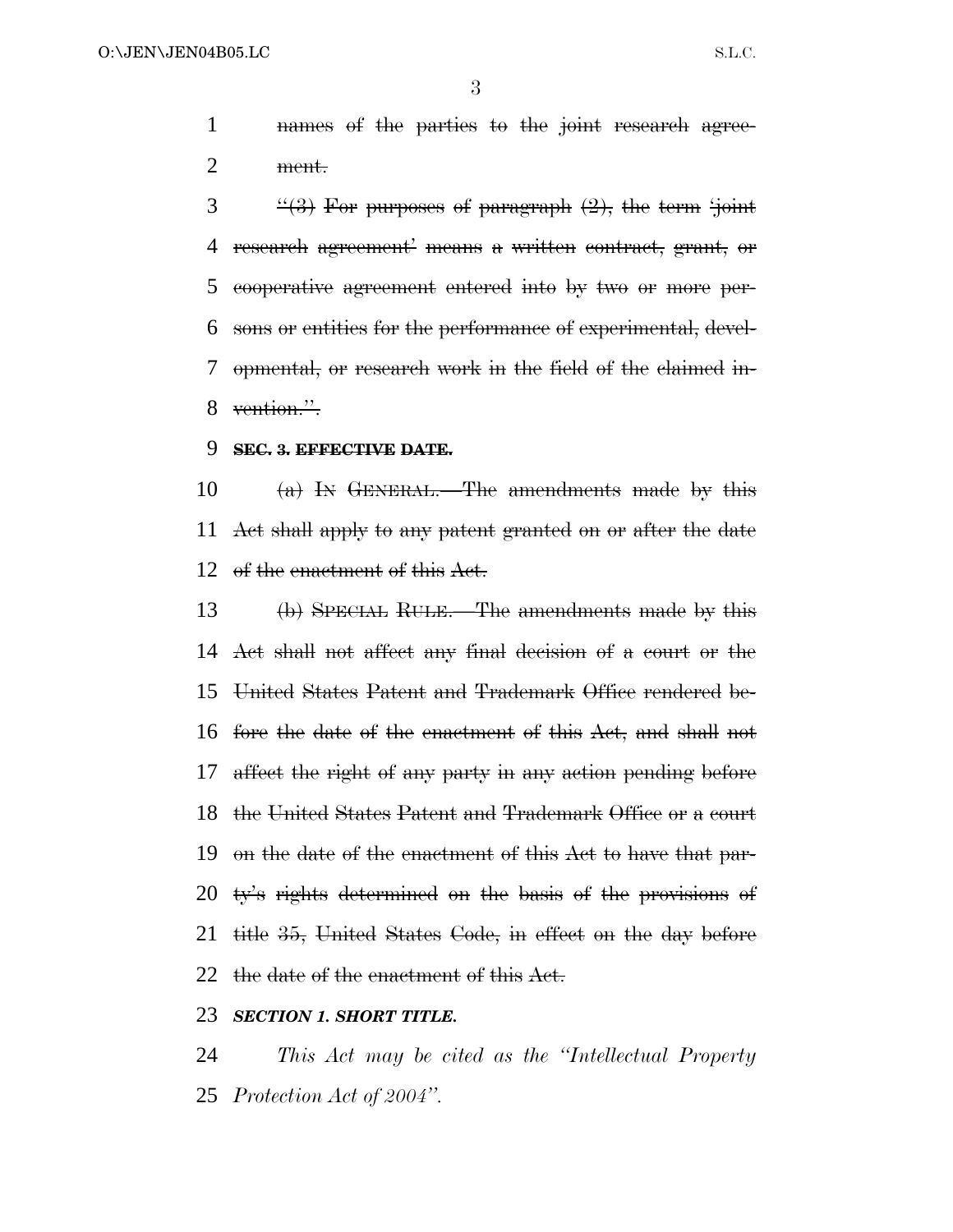# *TITLE I—COOPERATIVE RE- SEARCH AND TECHNOLOGY ENHANCEMENT*

*SEC. 101. SHORT TITLE.*

 *This title may be cited as the ''Cooperative Research and Technology Enhancement (CREATE) Act of 2004''.*

 *SEC. 102. COLLABORATIVE EFFORTS ON CLAIMED INVEN-TIONS.*

 *Section 103(c) of title 35, United States Code, is amended to read as follows:*

 *''(c)(1) Subject matter developed by another person, which qualifies as prior art only under one or more of sub- sections (e), (f), and (g) of section 102 of this title, shall not preclude patentability under this section where the sub- ject matter and the claimed invention were, at the time the claimed invention was made, owned by the same person or subject to an obligation of assignment to the same person. ''(2) For purposes of this subsection, subject matter de- veloped by another person and a claimed invention shall be deemed to have been owned by the same person or subject to an obligation of assignment to the same person if—*

 *''(A) the claimed invention was made by or on behalf of parties to a joint research agreement that was in effect on or before the date the claimed inven-tion was made;*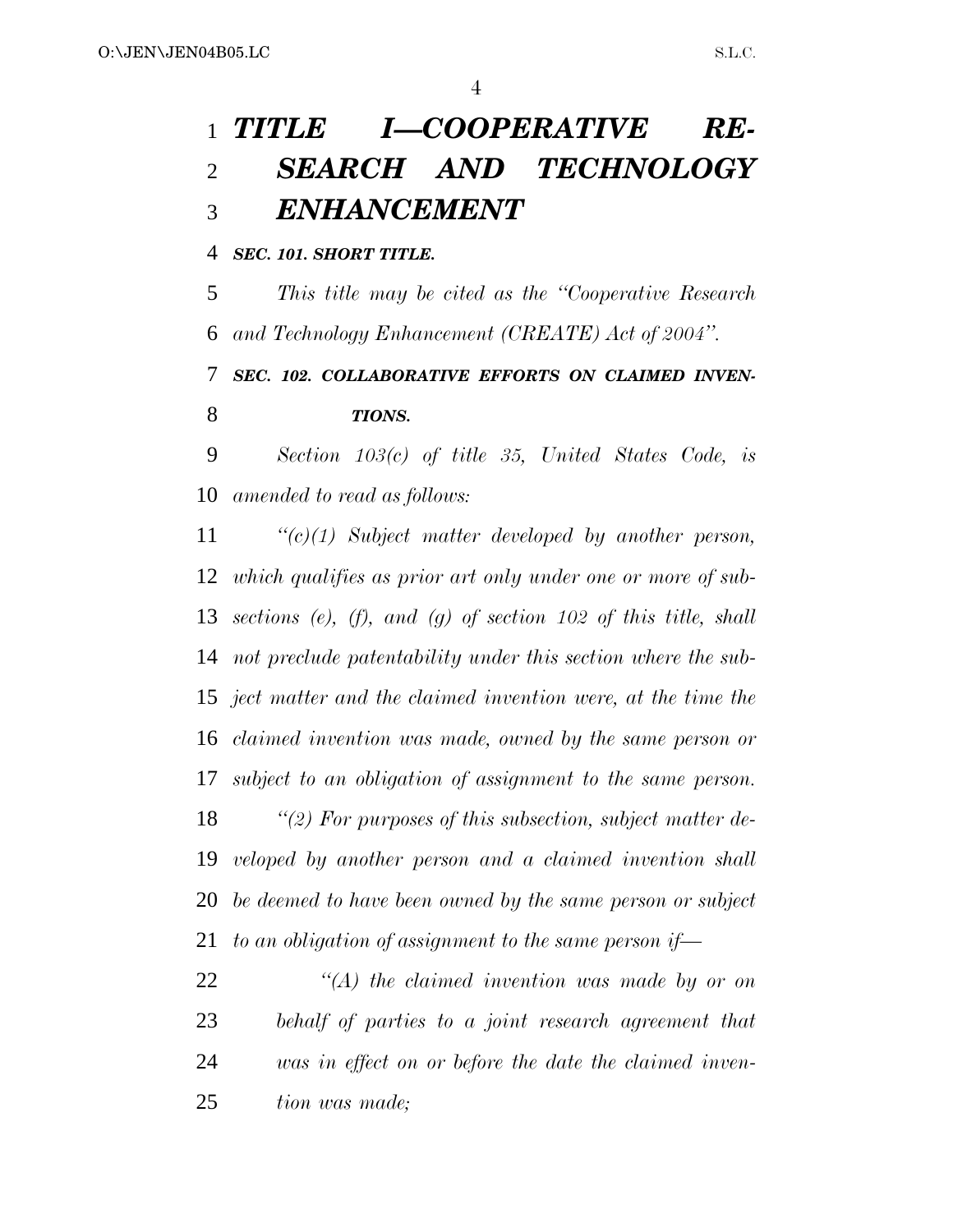|   | $\lq\lq(B)$ the claimed invention was made as a result |
|---|--------------------------------------------------------|
| 2 | of activities undertaken within the scope of the joint |
| 3 | research agreement; and                                |

 *''(C) the application for patent for the claimed invention discloses or is amended to disclose the names of the parties to the joint research agreement. ''(3) For purposes of paragraph (2), the term 'joint research agreement' means a written contract, grant, or co- operative agreement entered into by two or more persons or entities for the performance of experimental, develop- mental, or research work in the field of the claimed inven-tion.''.*

#### *SEC. 103. EFFECTIVE DATE.*

 *(a) IN GENERAL.—The amendments made by this title shall apply to any patent granted on or after the date of the enactment of this Act.*

 *(b) SPECIAL RULE.—The amendments made by this title shall not affect any final decision of a court or the United States Patent and Trademark Office rendered before the date of the enactment of this Act, and shall not affect the right of any party in any action pending before the United States Patent and Trademark Office or a court on the date of the enactment of this Act to have that party's rights determined on the basis of the provisions of title 35,*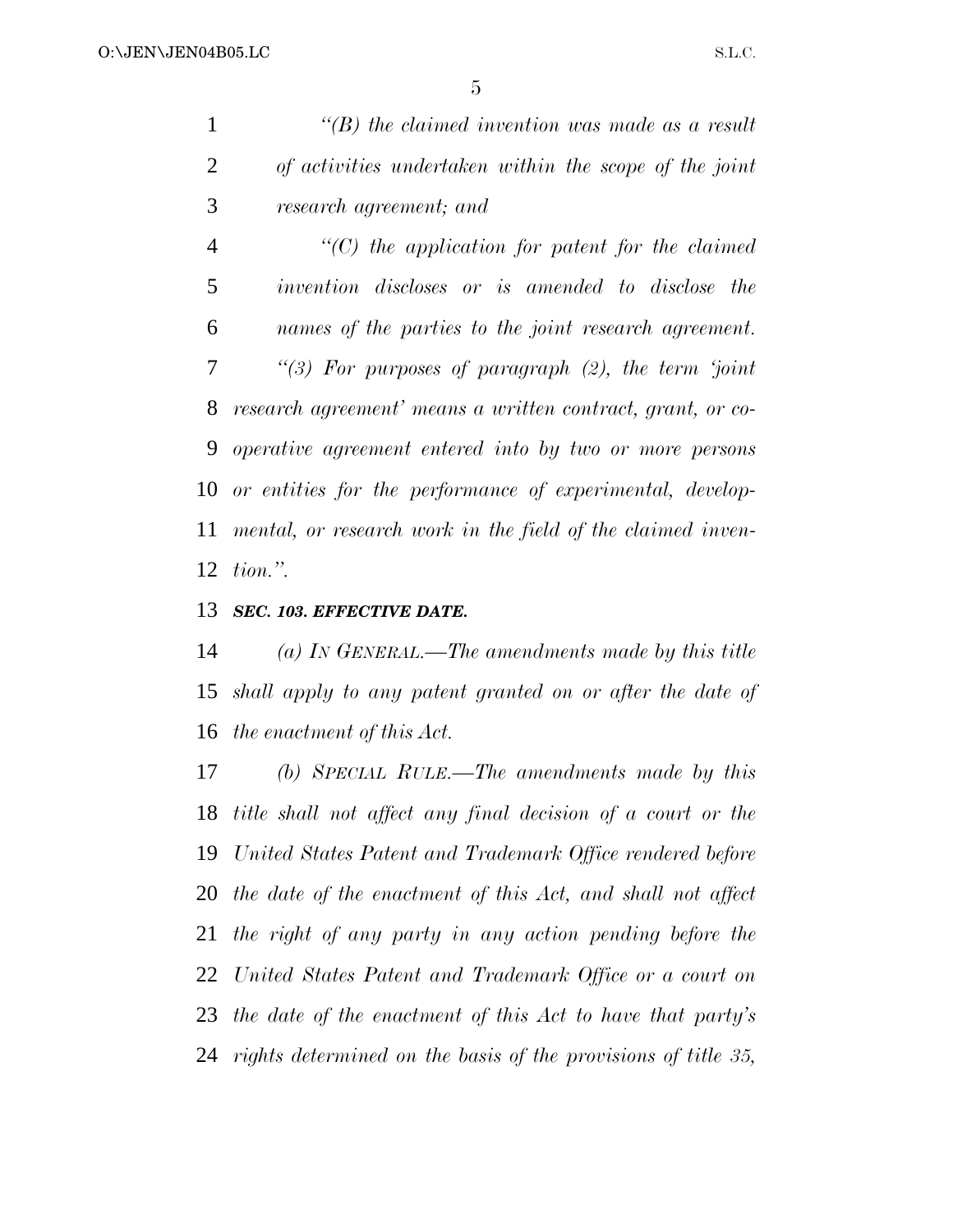*United States Code, in effect on the day before the date of the enactment of this Act. TITLE II—PIRACY DETERRENCE IN EDUCATION SEC. 201. SHORT TITLE. This title may be cited as the ''Piracy Deterrence and Education Act of 2004''. SEC. 202. FINDINGS. Congress finds as follows: (1) The Internet, while changing the way our so- ciety communicates, has also changed the nature of many crimes, including the theft of intellectual prop- erty. (2) Trafficking in infringing copyrighted works through increasingly sophisticated electronic means, including peer-to-peer file trading networks, Internet chat rooms, and news groups, threatens lost jobs, lost income for creators, lower tax revenue, and higher prices for honest purchasers. (3) The most popular peer-to-peer file trading software programs have been downloaded by computer users over 600,000,000 times. At any one time there are over 3,000,000 users simultaneously using just one of these services. Each month, on average, over*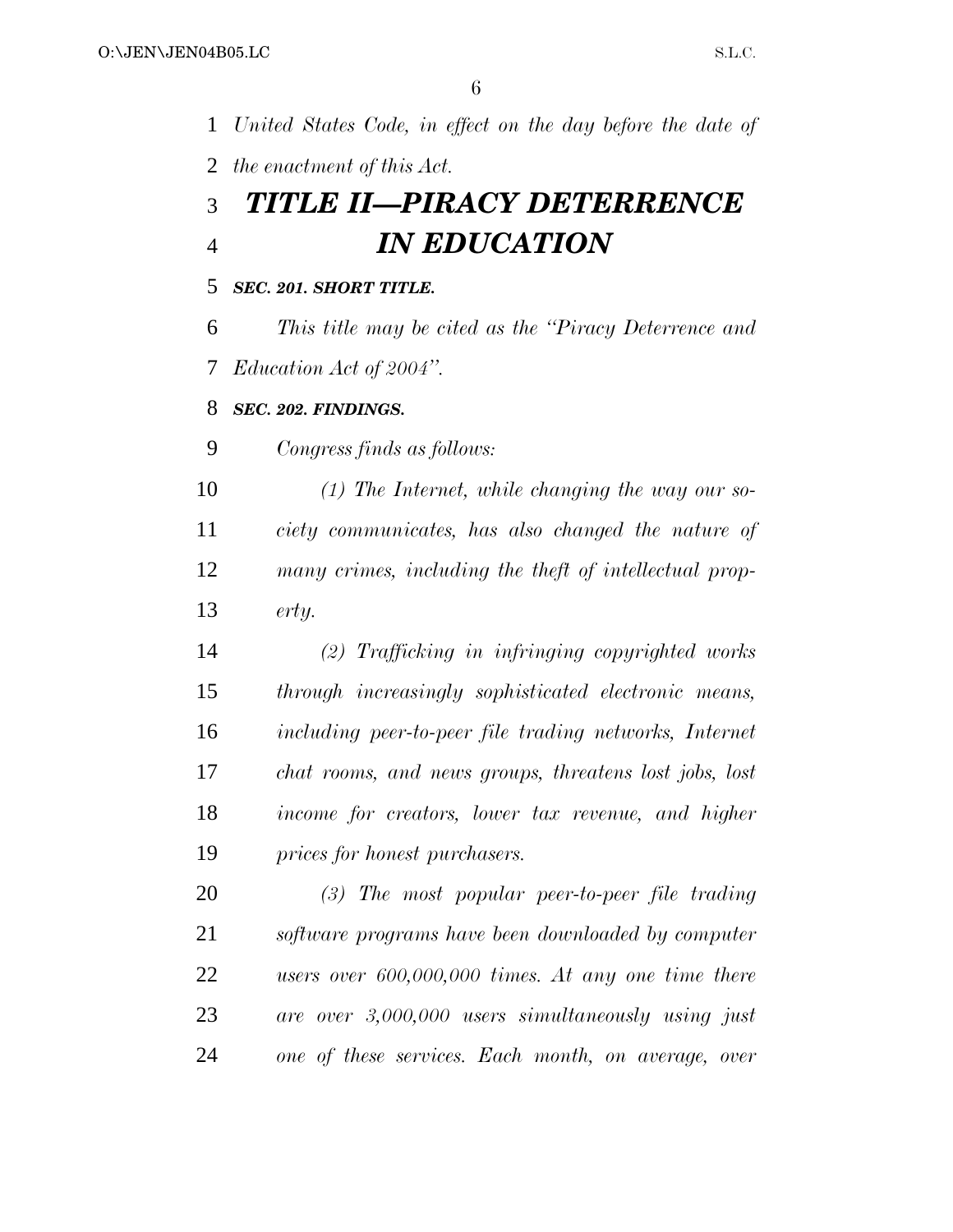*2,300,000,000 digital-media files are transferred among users of peer-to-peer systems.*

 *(4) Many computer users simply believe that they will not be caught or prosecuted for their con-duct.*

 *(5) The security and privacy threats posed by certain peer-to-peer networks extend beyond users in- advertently enabling a hacker to access files. Millions of copies of one of the most popular peer-to-peer net- works contain software that could allow an inde- pendent company to take over portions of users' com- puters and Internet connections and has the capacity to keep track of users' online habits.*

 *(6) In light of these considerations, Federal law enforcement agencies should actively pursue criminals who steal the copyrighted works of others, and prevent such activity through enforcement and awareness. The public should be educated about the security and pri- vacy risks associated with being connected to certain peer-to-peer networks.*

 *SEC.203. VOLUNTARY PROGRAM OF DEPARTMENT OF JUS-TICE.*

 *(a) VOLUNTARY PROGRAM.—The Attorney General is authorized to establish a program under which the Depart-ment of Justice, in cases where persons who are subscribers*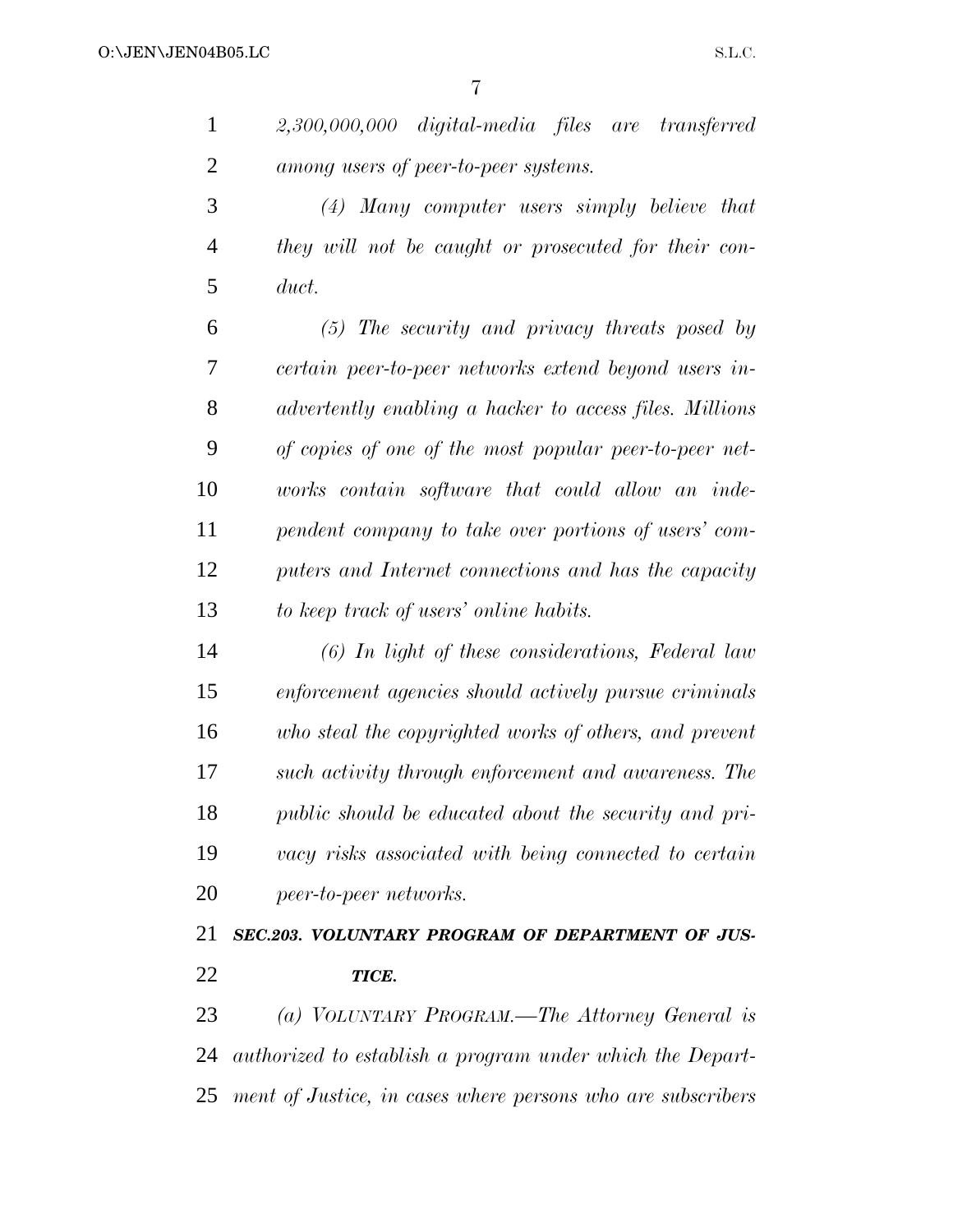*of Internet service providers appear to the Department of Justice to be engaging in copyright infringing conduct in the course of using such Internet service, would send to the Internet service providers warning letters that warn such persons of the penalties for such copyright infringement. The Internet service providers may forward the warning let-ters to such persons.*

*(b) LIMITATIONS ON PROGRAM.—*

 *(1) EXTENT AND LENGTH OF PROGRAM.—The program under subsection (a) shall terminate at the end of the 18-month period beginning on the date of the enactment of this Act and shall be limited to not more than 10,000 warning letters.*

 *(2) PRIVACY PROTECTIONS.—No Internet service provider that receives a warning letter from the De- partment of Justice under subsection (a) may disclose to the Department any identifying information about the subscriber that is the subject of the warning letter except pursuant to court order or other applicable legal process that requires such disclosure.*

 *(c) REIMBURSEMENT OF INTERNET SERVICE PRO- VIDERS.—The Department of Justice shall reimburse Inter- net service providers for all reasonable direct costs incurred by such service providers in identifying the proper recipi-*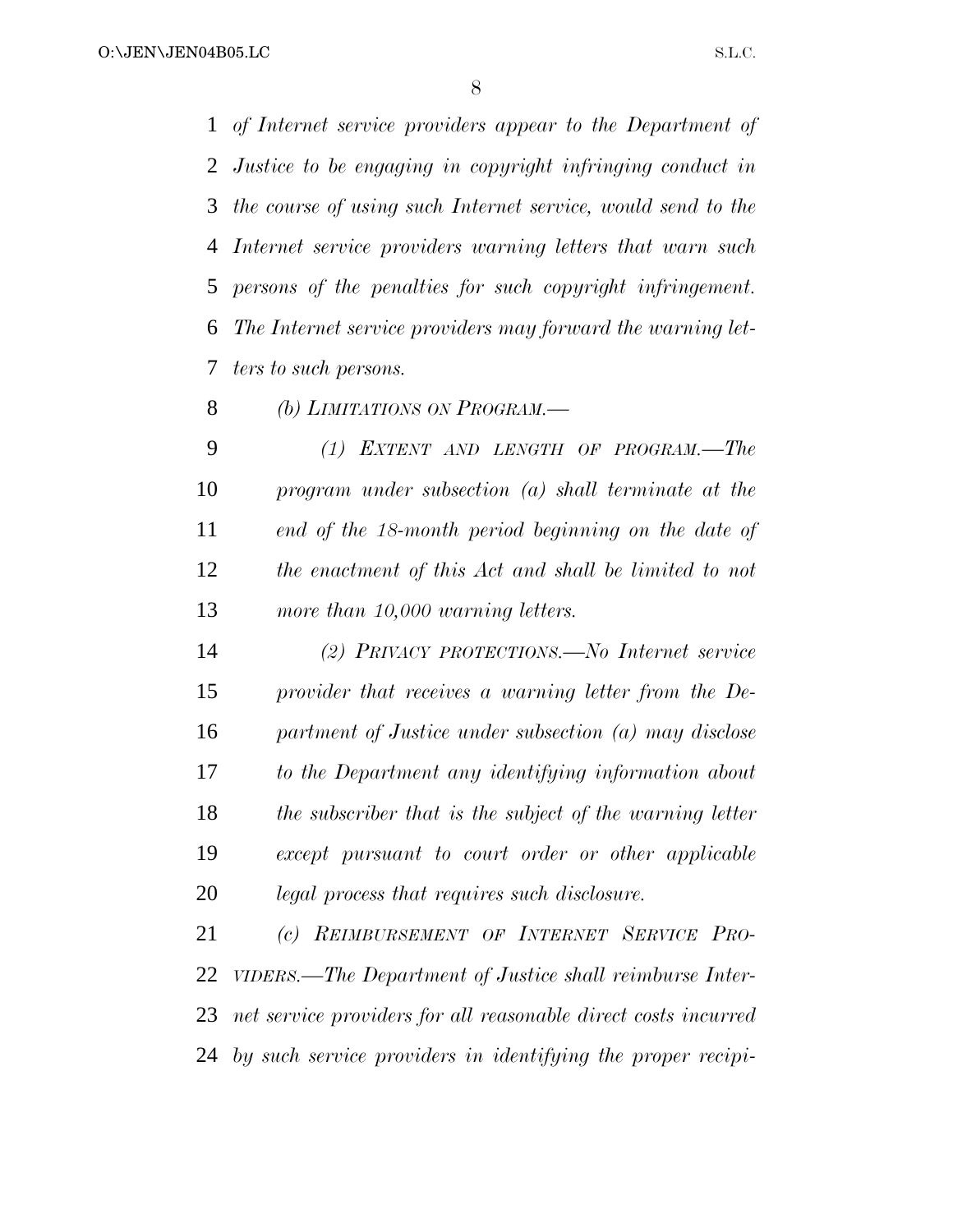*ents of the warning letters under subsection (a) and for-warding the letters.*

 *(d) REPORTS TO CONGRESS.—The Attorney General shall submit to Congress a report on the program estab- lished under subsection (a) both at the time the program is initiated and at the conclusion of the program.*

 *(e) INADMISSIBILITY OF EVIDENCE.—The fact that an Internet service provider participated in the program under subsection (a), received a warning letter from the Depart- ment of Justice, was aware of the contents of the warning letter, or forwarded the warning letter to a subscriber, shall not be admissible in any legal proceeding brought against the Internet service provider.*

 *(f) CONSTRUCTION.—Nothing in this section shall be construed to affect the ability of a court to consider, in a legal proceeding brought against an Internet service pro- vider, notifications of claimed infringement as described in section 512(c)(3) of title 17, United States Code, or any other relevant evidence, other than that described in sub-section (e).*

### *SEC. 204. DESIGNATION AND TRAINING OF AGENTS IN COM- PUTER HACKING AND INTELLECTUAL PROP-ERTY UNITS.*

 *(a) DESIGNATION OF AGENTS IN CHIPS UNITS.—The Attorney General shall ensure that any unit in the Depart-*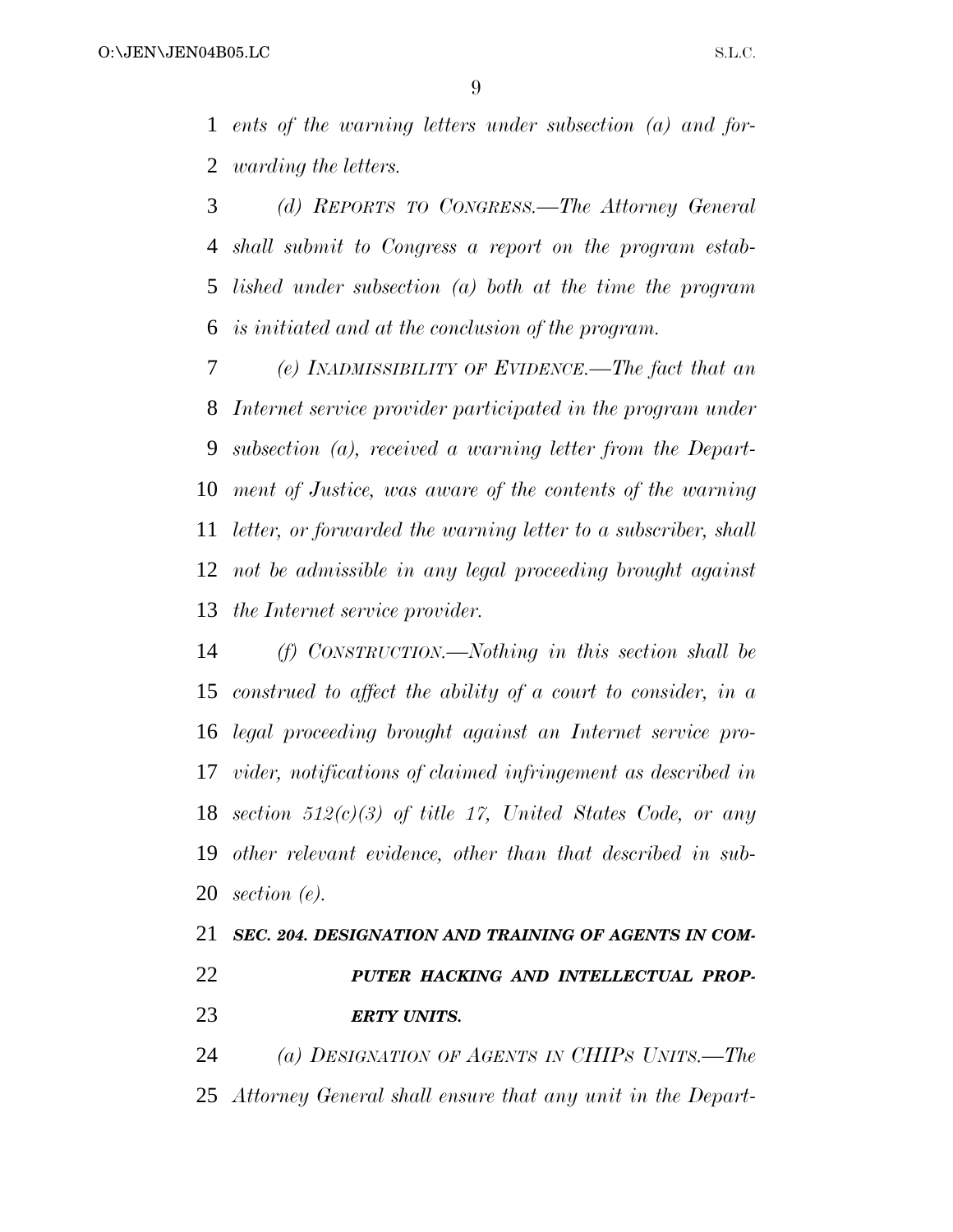*ment of Justice responsible for investigating computer hack- ing or responsible for investigating intellectual property crimes is assigned at least one agent to support such unit for the purpose of investigating crimes relating to the theft of intellectual property.*

 *(b) TRAINING.—The Attorney General shall ensure that each agent assigned under subsection (a) has received training in the investigation and enforcement of intellectual property crimes.*

#### *SEC. 205. EDUCATION PROGRAM.*

 *(a) ESTABLISHMENT.—There shall be established with- in the Office of the Associate Attorney General of the United States an Internet Use Education Program.*

 *(b) PURPOSE.—The purpose of the Internet Use Edu-cation Program shall be to—*

 *(1) educate the general public concerning the value of copyrighted works and the effects of the theft of such works on those who create them; and*

 *(2) educate the general public concerning the pri- vacy, security, and other risks of using the Internet to obtain illegal copies of copyrighted works.*

 *(c) SECTOR SPECIFIC MATERIALS.—The Internet Use Educational Program shall, to the extent appropriate, de- velop materials appropriate to Internet users in different sectors of the general public where criminal copyright in-*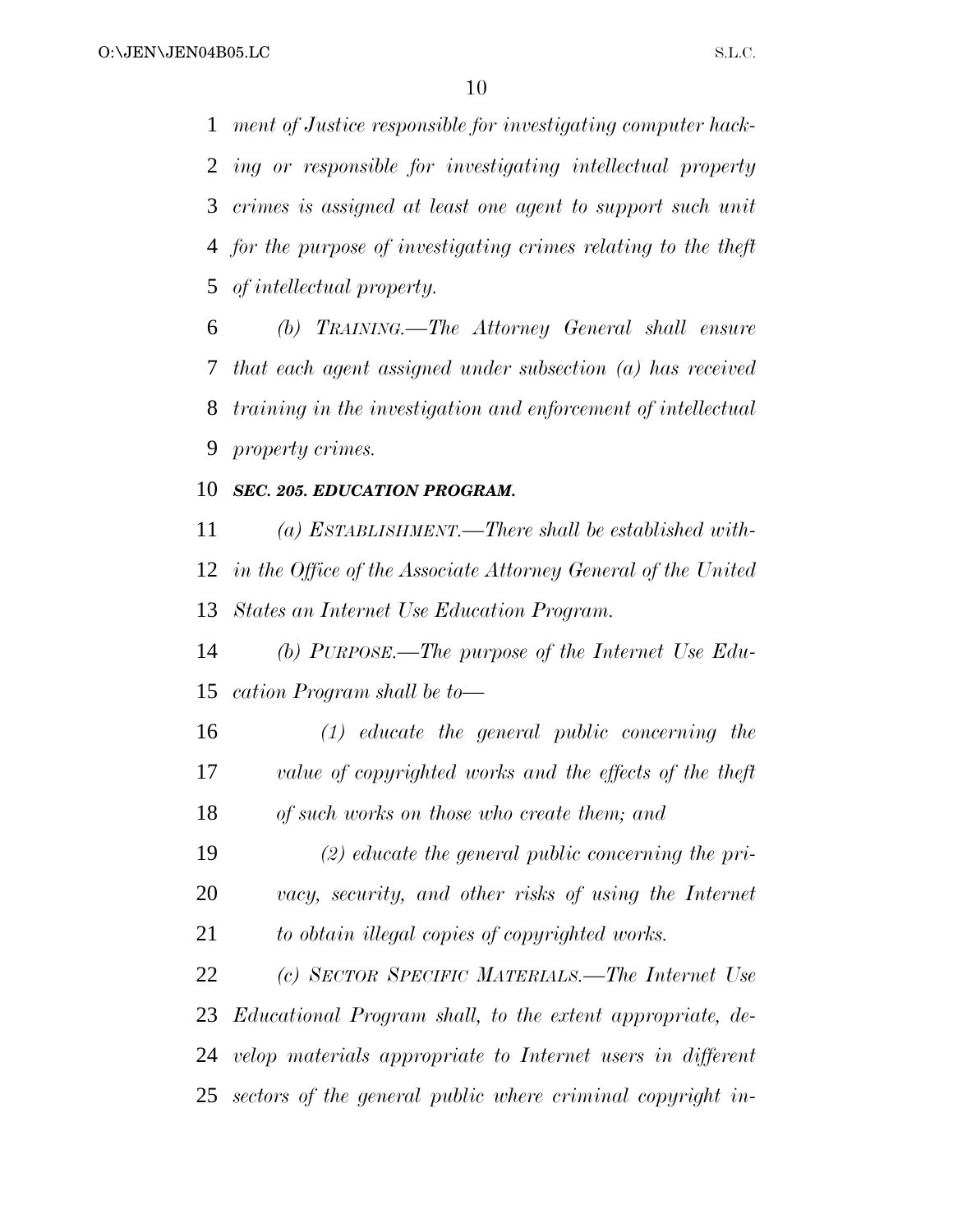*fringement is a concern. The Attorney General shall consult with appropriate interested parties in developing such sec-tor-specific materials.*

 *(d) CONSULTATIONS.—The Attorney General shall con- sult with the Register of Copyrights and the Secretary of Commerce in developing the Internet Use Education Pro-gram under this section.*

 *(e) PROHIBITION ON USE OF CERTAIN FUNDS.—The program created under this section shall not use funds or resources of the Department of Justice allocated for crimi-nal investigation or prosecution.*

 *(f) ADDITIONAL PROHIBITION ON THE USE OF FUNDS.—The program created under this section shall not use any funds or resources of the Department of Justice al- located for the Civil Rights Division of the Department, in- cluding any funds allocated for the enforcement of civil rights or the Voting Rights Act of 1965.*

### *SEC. 206. ACTIONS BY THE GOVERNMENT OF THE UNITED STATES.*

 *Section 411(a) of title 17, United States Code, is amended in the first sentence by striking ''Except for'' and inserting ''Except for an action brought by the Government of the United States or by any agency or instrumentality thereof, or'' .*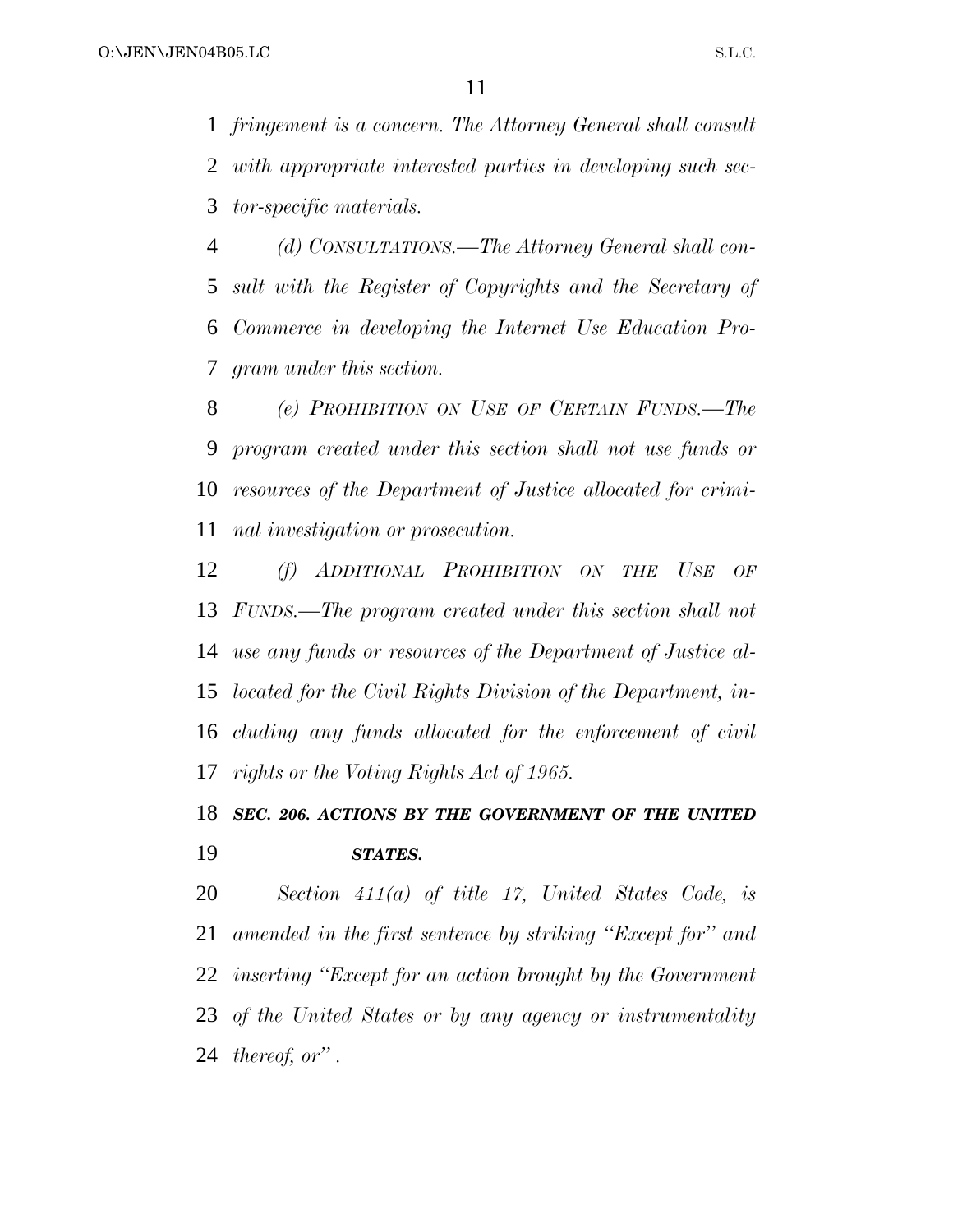*SEC. 207. AUTHORIZED APPROPRIATIONS. There are authorized to be appropriated to the Depart- ment of Justice for fiscal year 2005 not less than \$15,000,000 for the investigation and prosecution of viola- tions of title 17, United States Code. SEC. 208. CRIMINAL PENALTIES FOR UNAUTHORIZED RE- CORDING OF MOTION PICTURES IN A MOTION PICTURE EXHIBITION FACILITY. (a) IN GENERAL.—Chapter 113 of title 18, United States Code, is amended by adding after section 2319A the following new section: ''§ 2319B. Unauthorized recording of motion pictures in a motion picture exhibition facility ''(a) OFFENSE.—Any person who, without the author- ization of the copyright owner, knowingly uses or attempts to use an audiovisual recording device to transmit or make a copy of a motion picture or other audiovisual work pro- tected under title 17, or any part thereof, from a perform- ance of such work in a motion picture exhibition facility, shall— ''(1) be imprisoned for not more than 3 years, fined under this title, or both; or ''(2) if the offense is a second or subsequent of- fense, be imprisoned for no more than 6 years, fined under this title, or both.*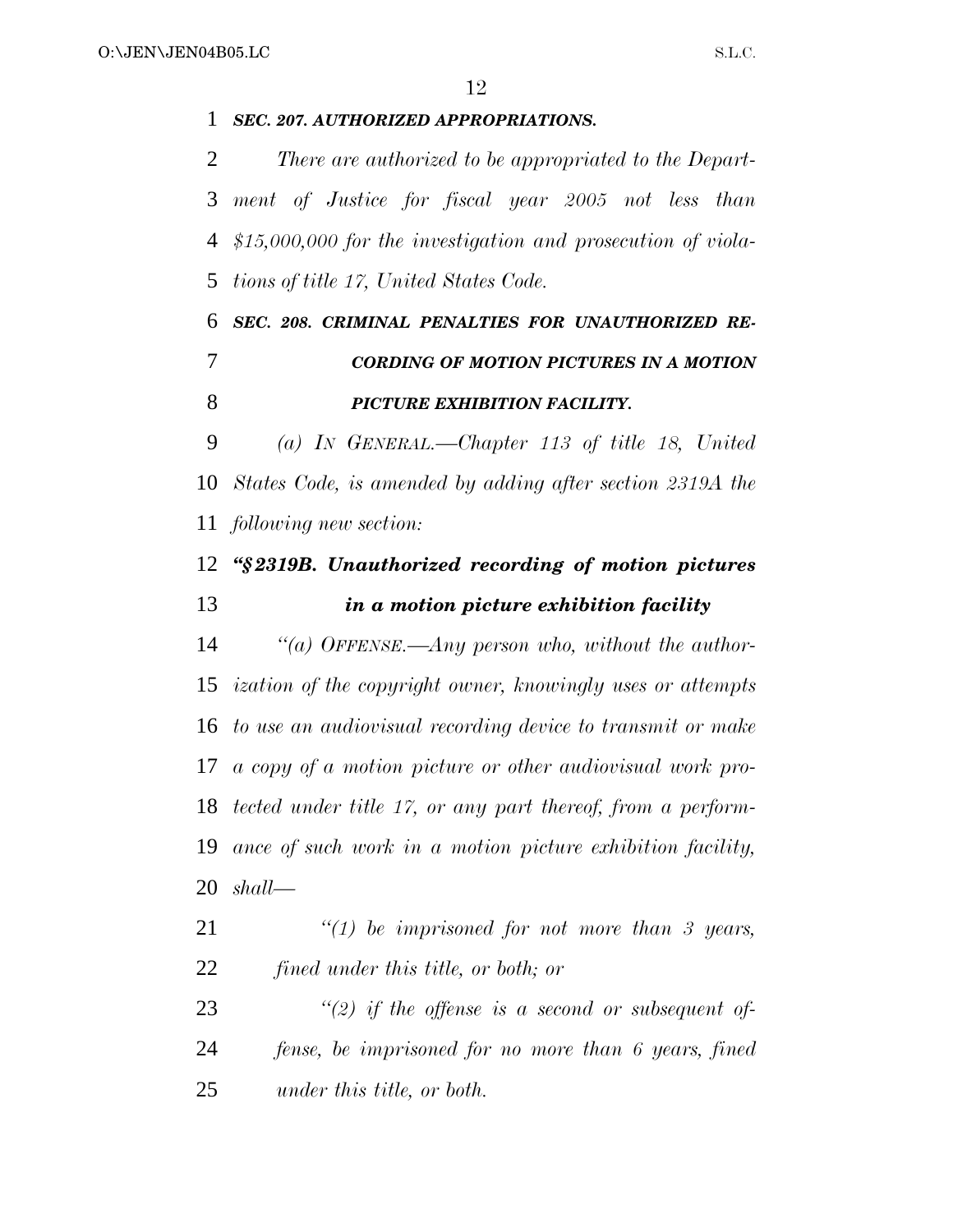*The possession by a person of an audiovisual recording de- vice in a motion picture exhibition facility may be consid- ered as evidence in any proceeding to determine whether that person committed an offense under this subsection, but shall not, by itself, be sufficient to support a conviction of that person for such offense.*

 *''(b) FORFEITURE AND DESTRUCTION.—When a per- son is convicted of an offense under subsection (a), the court in its judgment of conviction shall, in addition to any pen- alty provided, order the forfeiture and destruction or other disposition of all unauthorized copies of motion pictures or other audiovisual works protected under title 17, or parts thereof, and any audiovisual recording devices or other equipment used in connection with the offense.*

 *''(c) AUTHORIZED ACTIVITIES.—This section does not prevent any lawfully authorized investigative, protective, or intelligence activity by an officer, agent, or employee of the United States, a State, or a political subdivision of a State, or by a person acting under a contract with the United States, a State, or a political subdivision of a State.*

 *''(d) IMMUNITY FOR THEATERS AND AUTHORIZED PERSONS.—With reasonable cause, the owner or lessee of a motion picture facility where a motion picture is being exhibited, the authorized agent or employee of such owner*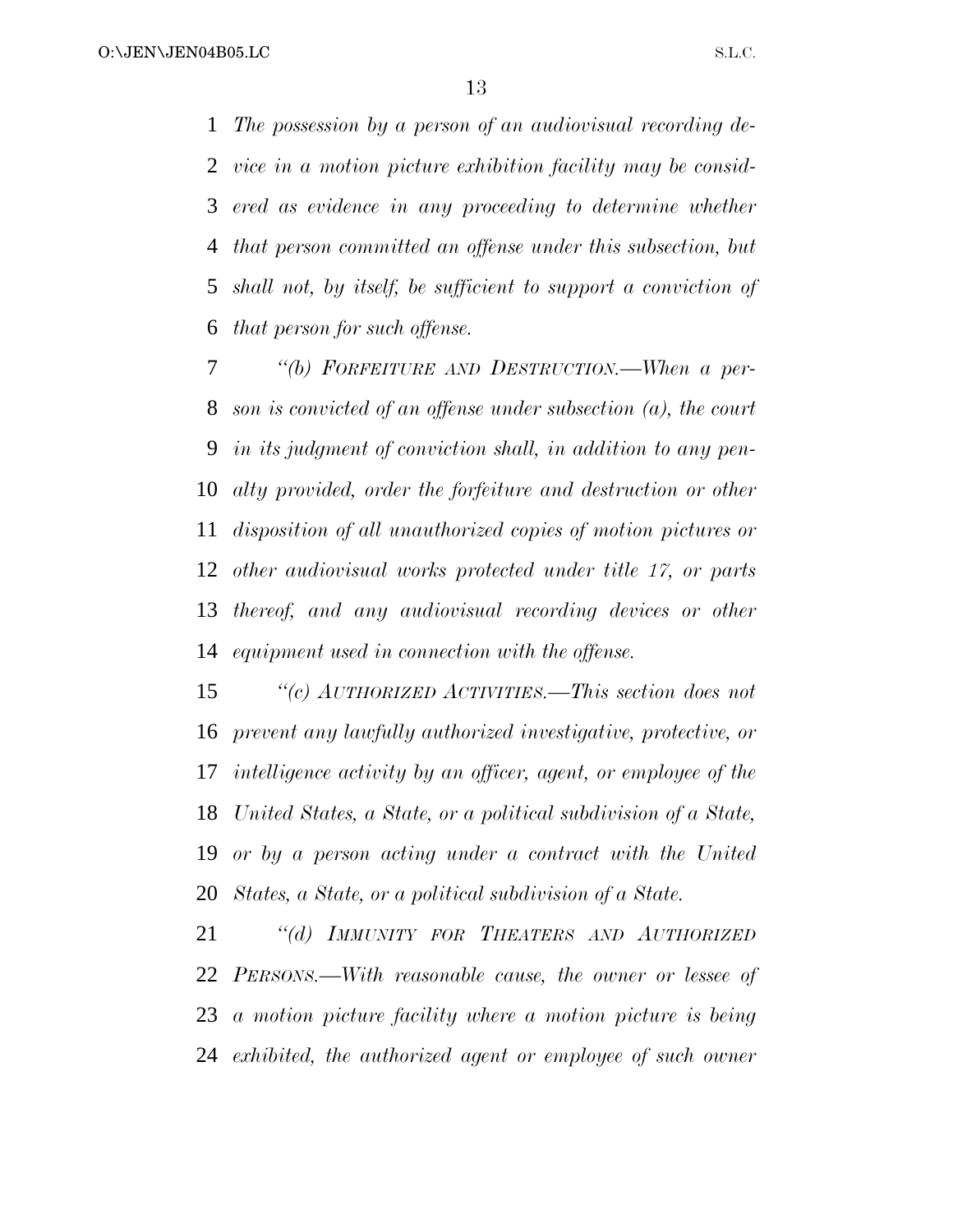*or lessee, the licensor of the motion picture being exhibited, or the agent or employee of such licensor— ''(1) may detain, in a reasonable manner and*

 *for a reasonable time, any person suspected of com- mitting an offense under this section for the purpose of questioning that person or summoning a law en-forcement officer; and*

 *''(2) shall not be held liable in any civil or criminal action by reason of a detention under para-graph (1).*

*''(e) VICTIM IMPACT STATEMENT.—*

 *''(1) IN GENERAL.—During the preparation of the presentence report under rule 32(c) of the Federal Rules of Criminal Procedure, victims of an offense under this section shall be permitted to submit to the probation officer a victim impact statement that iden- tifies the victim of the offense and the extent and scope of the injury and loss suffered by the victim, in- cluding the estimated economic impact of the offense on that victim.*

| 21 | $\lq(2)$ CONTENTS.—A victim impact statement     |
|----|--------------------------------------------------|
| 22 | submitted under this subsection shall include—   |
| 23 | $\lq\lq (A)$ producers and sellers of legitimate |

*works affected by conduct involved in the offense;*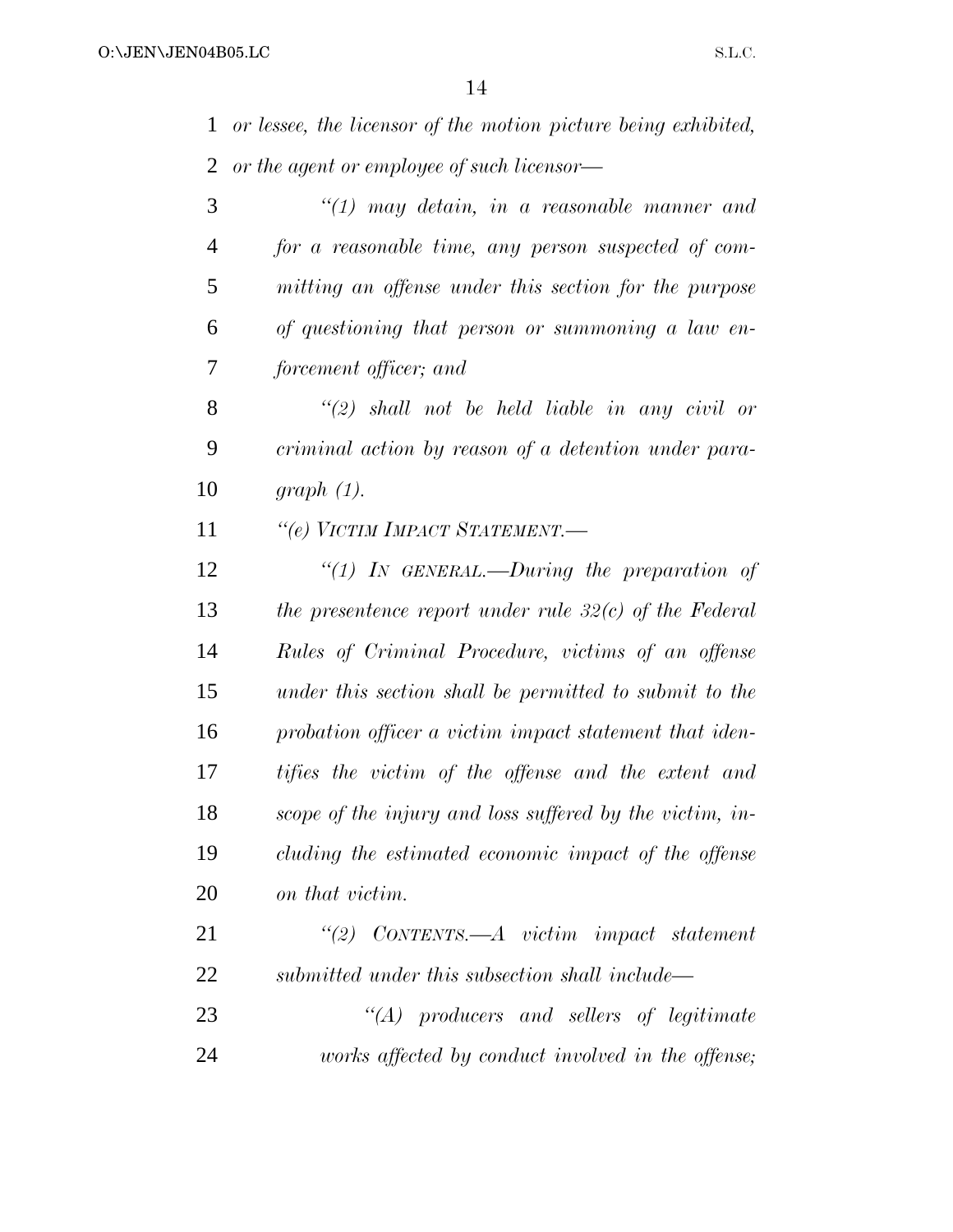| $\mathbf{1}$   | $\lq\lq(B)$ holders of intellectual property rights    |
|----------------|--------------------------------------------------------|
| $\overline{2}$ | in the works described in subparagraph $(A)$ ; and     |
| 3              | $\lq\lq C$ the legal representatives of such pro-      |
| 4              | ducers, sellers, and holders.                          |
| 5              | "(f) DEFINITIONS.—In this section:                     |
| 6              | "(1) AUDIOVISUAL WORK, COPY, ETC.—The terms            |
| 7              | 'audiovisual work', 'copy', 'copyright owner', 'motion |
| 8              | picture', and 'transmit' have, respectively, the mean- |
| 9              | ings given those terms in section 101 of title 17.     |
| 10             | "(2) AUDIOVISUAL RECORDING DEVICE.—The                 |
| 11             | term 'audiovisual recording device' means a digital or |
| 12             | analog photographic or video camera, or any other      |
| 13             | technology or device capable of enabling the recording |
| 14             | or transmission of a copyrighted motion picture or     |
| 15             | other audiovisual work, or any part thereof, regard-   |
| 16             | less of whether audiovisual recording is the sole or   |
| 17             | primary purpose of the device.                         |
| 18             | "(3) MOTION PICTURE EXHIBITION FACILITY.-              |
| 19             | The term 'motion picture exhibition facility' means a  |
| 20             | movie theater, screening room, or other venue that is  |
| 21             | being used primarily for the exhibition of a copy-     |
| 22             | righted motion picture, if such exhibition is open to  |
| 23             | the public or is made to an assembled group of view-   |
| 24             | ers outside of a normal circle of a family and its so- |
| 25             | <i>cial acquaintances.</i>                             |
|                |                                                        |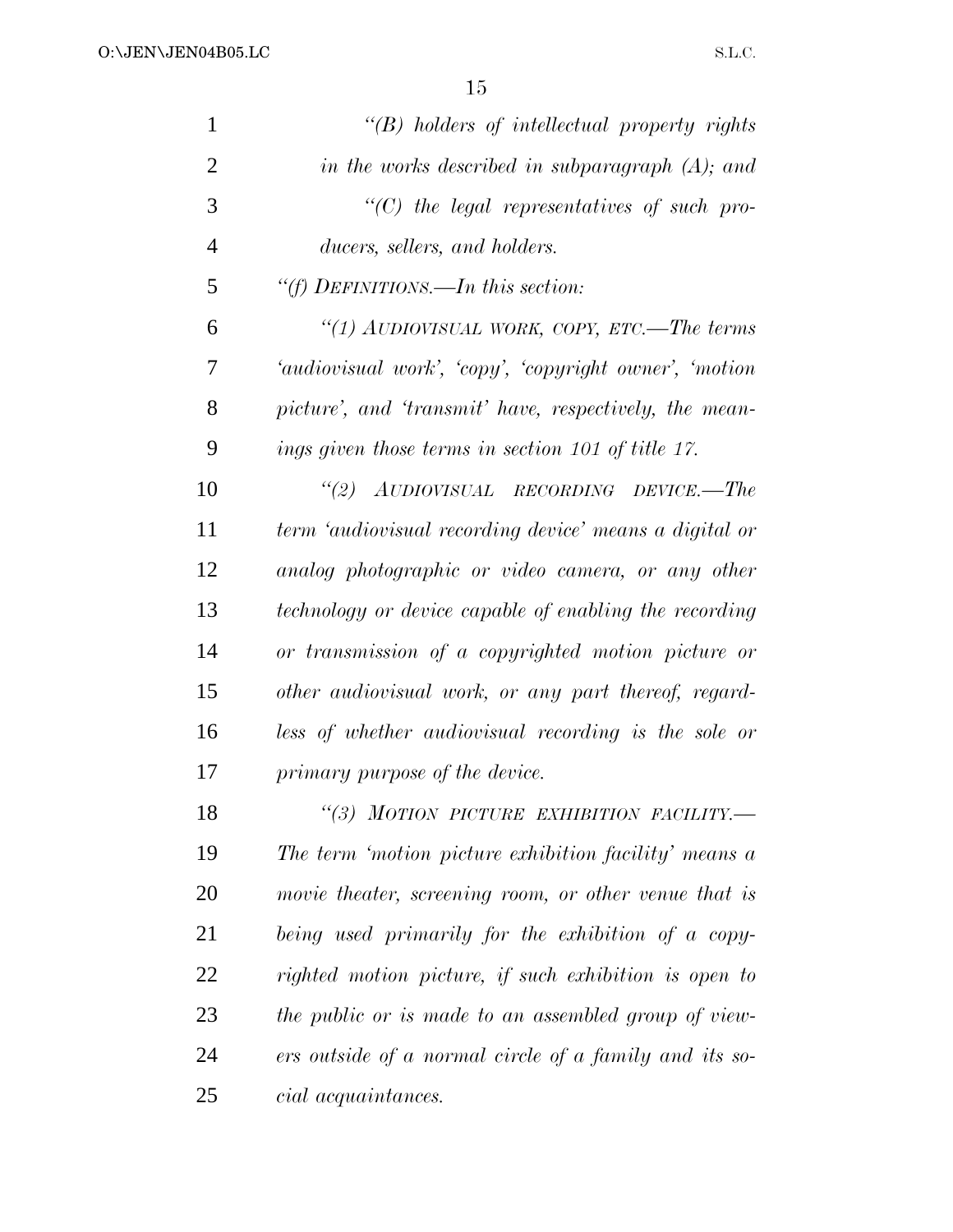| 1              | "(g) STATE LAW NOT PREEMPTED.—Nothing in this                                                   |
|----------------|-------------------------------------------------------------------------------------------------|
| 2              | section may be construed to annul or limit any rights or                                        |
| 3              | remedies under the laws of any State.".                                                         |
| $\overline{4}$ | (b) CLERICAL AMENDMENT.—The table of sections at                                                |
| 5              | the beginning of chapter 113 of title 18, United States Code,                                   |
| 6              | is amended by inserting after the item relating to section                                      |
| 7              | $2319A$ the following:                                                                          |
|                | "2319B. Unauthorized recording of motion pictures in a motion picture exhibition<br>facility.". |
| 8              | SEC. 209. SENSE OF CONGRESS ON NEED TO TAKE STEPS                                               |
| 9              | TO PREVENT ILLEGAL ACTIVITY ON PEER-TO-                                                         |
| 10             | <b>PEER SERVICES.</b>                                                                           |
| 11             | $(a)$ FINDINGS.—Congress finds as follows:                                                      |
| 12             | $(1)$ The most popular publicly accessible peer-to-                                             |
| 13             | peer file sharing software programs combined have                                               |
| 14             | been downloaded worldwide over 600,000,000 times.                                               |
| 15             | $(2)$ The vast majority of software products, in-                                               |
| 16             | cluding peer-to-peer technology, do not pose an inher-                                          |
| 17             | ent risk. Responsible persons making software prod-                                             |
| 18             | ucts should be encouraged and commended for the due                                             |
| 19             | diligence and reasonable care they take including by                                            |
| 20             | providing instructions, relevant information in the                                             |
| 21             | documentation, disseminating patches, updates, and                                              |
| 22             | other appropriate modifications to the software.                                                |
| 23             | (3) Massive volumes of illegal activity, including                                              |
| 24             | the distribution of child pornography, viruses, and                                             |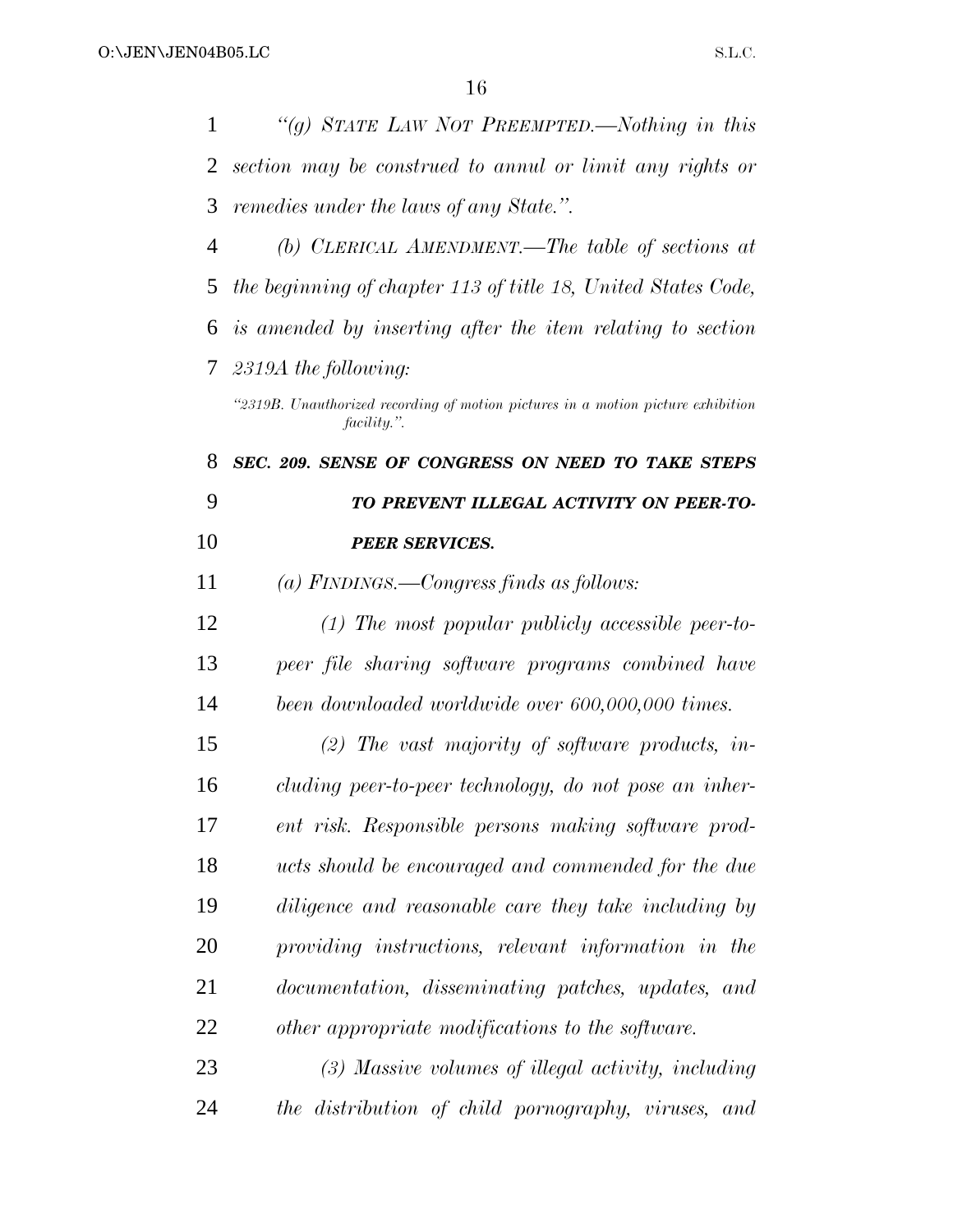*confidential personal information, and copyright in- fringement occur on publicly accessible peer-to-peer file sharing services every day. Some publicly acces- sible peer-to-peer file sharing services expose con- sumers, particularly children, to serious risks, includ- ing legal liability, loss of privacy, threats to computer security, and exposure to illegal and inappropriate material. (4) Several studies and reports demonstrate that pornography, including child pornography, is preva- lent on publicly available peer-to-peer file sharing services, and children are regularly exposed to por- nography when using such peer-to-peer file sharing services. (5) The full potential of peer-to-peer technology to benefit consumers has yet to be realized and will not be achieved until these problems are adequately addressed.*

 *(6) To date, the businesses that run publicly ac- cessible file-sharing services have refused or failed to voluntarily and sufficiently address these problems.*

 *(7) Many users of publicly available peer-to-peer file-sharing services are drawn to these systems by the lure of obtaining ''free'' music and movies.*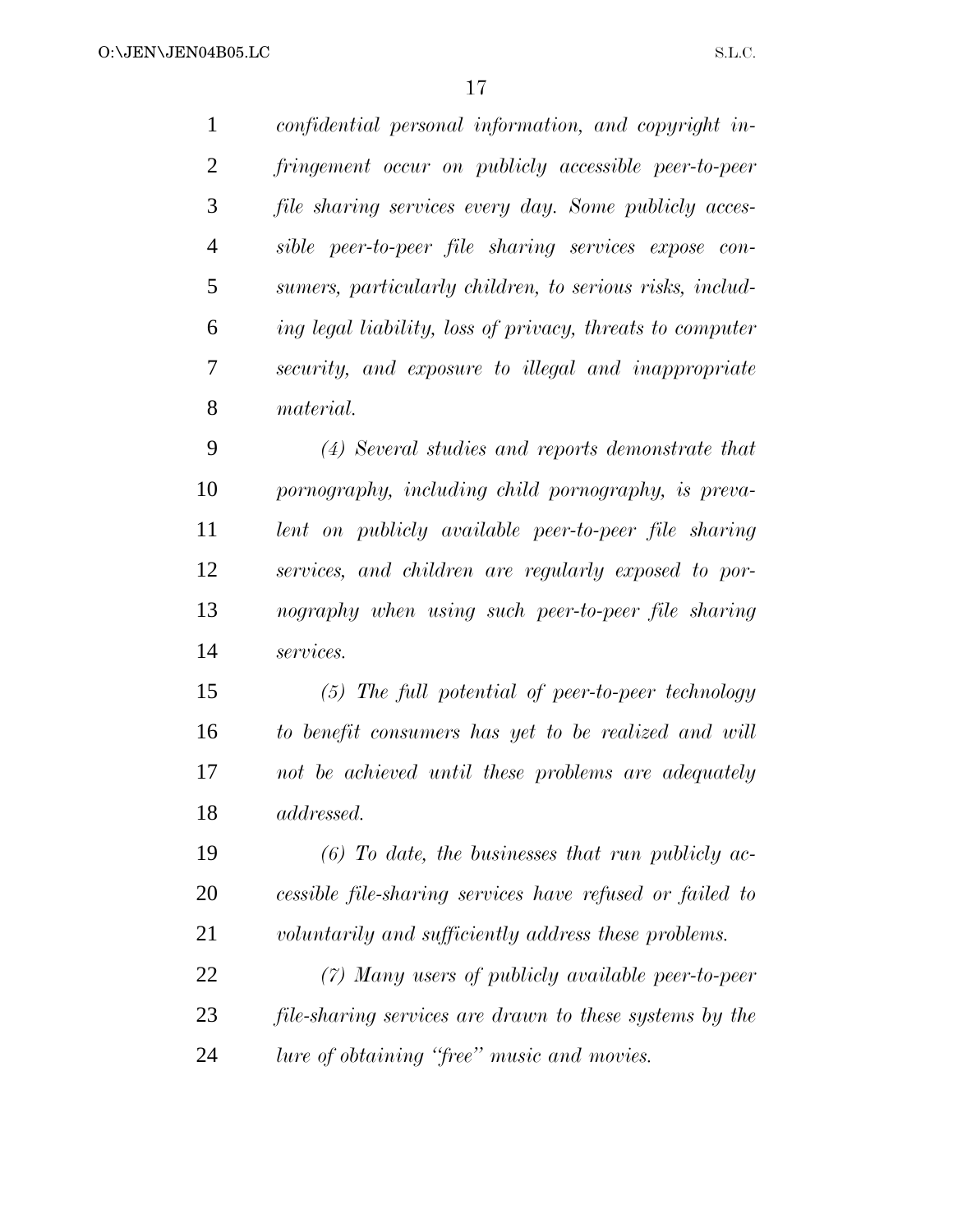*(8) While some users use parental controls to protect children from pornography available on the Internet and search engines, not all such controls work on publicly accessible peer-to-peer networks.*

 *(9) Businesses that run publicly accessible peer- to-peer file sharing services have openly acknowledged, and numerous studies and reports have established, that these services facilitate and profit from massive amounts of copyright infringement, causing enormous damage to the economic well-being of the copyright industries whose works are being illegally ''shared'' and downloaded.*

 *(10) The legitimate digital music marketplace of- fers consumers a wide and growing array of choices for obtaining music legally, without exposure to the risks posed by publicly accessible peer-to-peer file sharing services.*

 *(11) The Federal Trade Commission issued a Consumer Alert in July of 2003 warning consumers that some file-sharing services contain damaging vi- ruses and worms and, without the computer user's knowledge or consent, install spyware to monitor a user's browsing habits and send data to third parties or automatically open network connections.*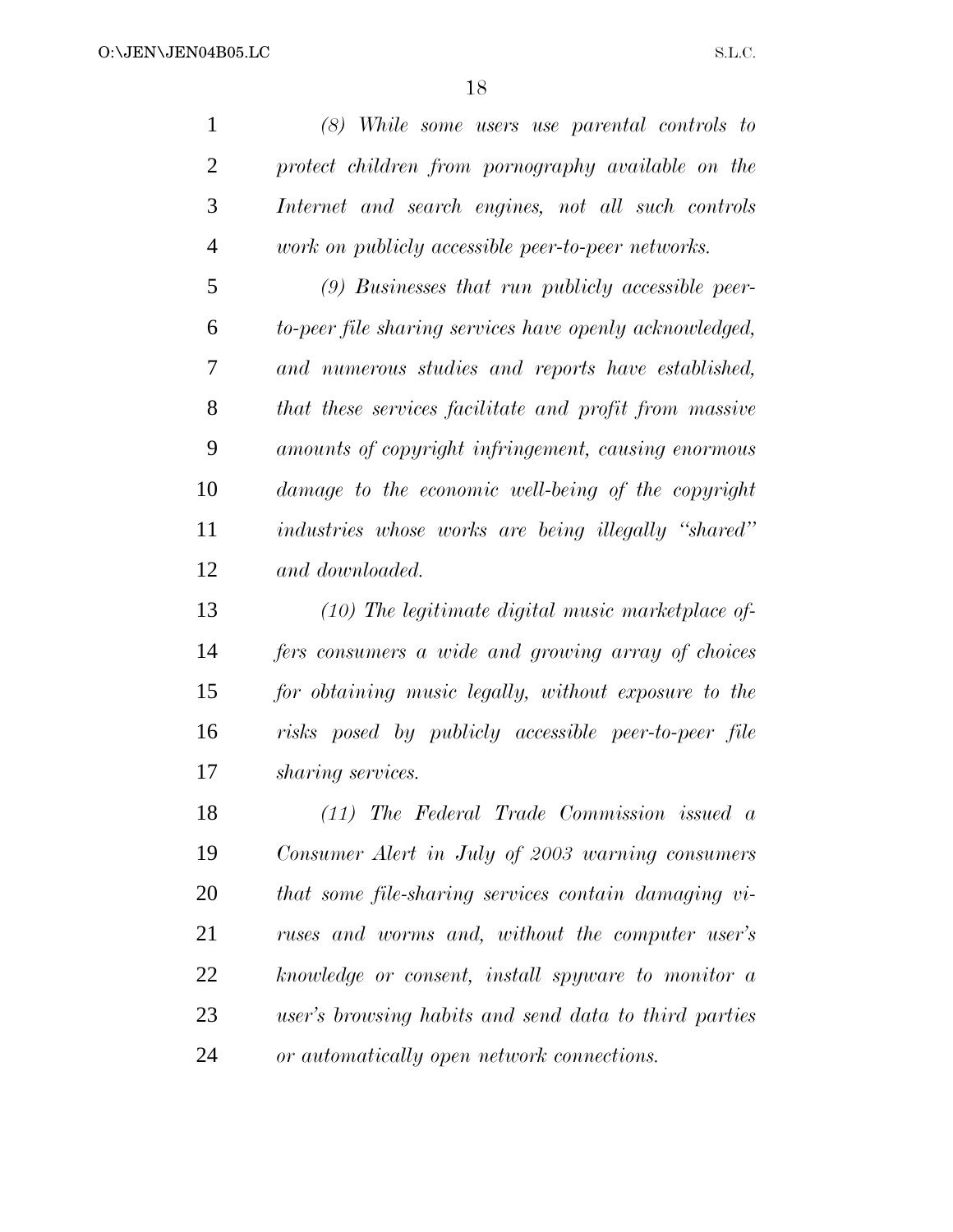| $\mathbf{1}$   | $(12)$ Publicly available peer-to-peer file-sharing    |
|----------------|--------------------------------------------------------|
| $\overline{2}$ | services can and should adopt reasonable business      |
| 3              | practices and use technology in the marketplace to ad- |
| 4              | dress the existing risks posed to consumers by their   |
| 5              | services and facilitate the legitimate use of peer-to- |
| 6              | peer file sharing technology and software.             |
| 7              | (b) SENSE OF CONGRESS.—It is the sense of Congress     |
| 8              | $that-$                                                |
| 9              | $(1)$ responsible software developers should be        |
| 10             | commended, recognized, and encouraged for their ef-    |
| 11             | forts to protect consumers;                            |
| 12             | $(2)$ currently the level of ongoing and persistent    |
| 13             | illegal and dangerous activity on publicly accessible  |
| 14             | peer-to-peer file sharing services is harmful to con-  |
| 15             | sumers, minors, and the economy; and                   |
| 16             | $(3)$ therefore, Congress and the executive branch     |
| 17             | should consider all appropriate measures to protect    |
| 18             | consumers and children, and prevent such illegal ac-   |
| 19             | tivity.                                                |
| 20             | SEC. 210. ENHANCEMENT OF CRIMINAL COPYRIGHT IN-        |
| 21             | <b>FRINGEMENT.</b>                                     |
| 22             | (a) CRIMINAL INFRINGEMENT.—Section 506 of title        |
| 23             | 17, United States Code, is amended—                    |
| 24             | $(1)$ by amending subsection $(a)$ to read as fol-     |
| 25             | lows:                                                  |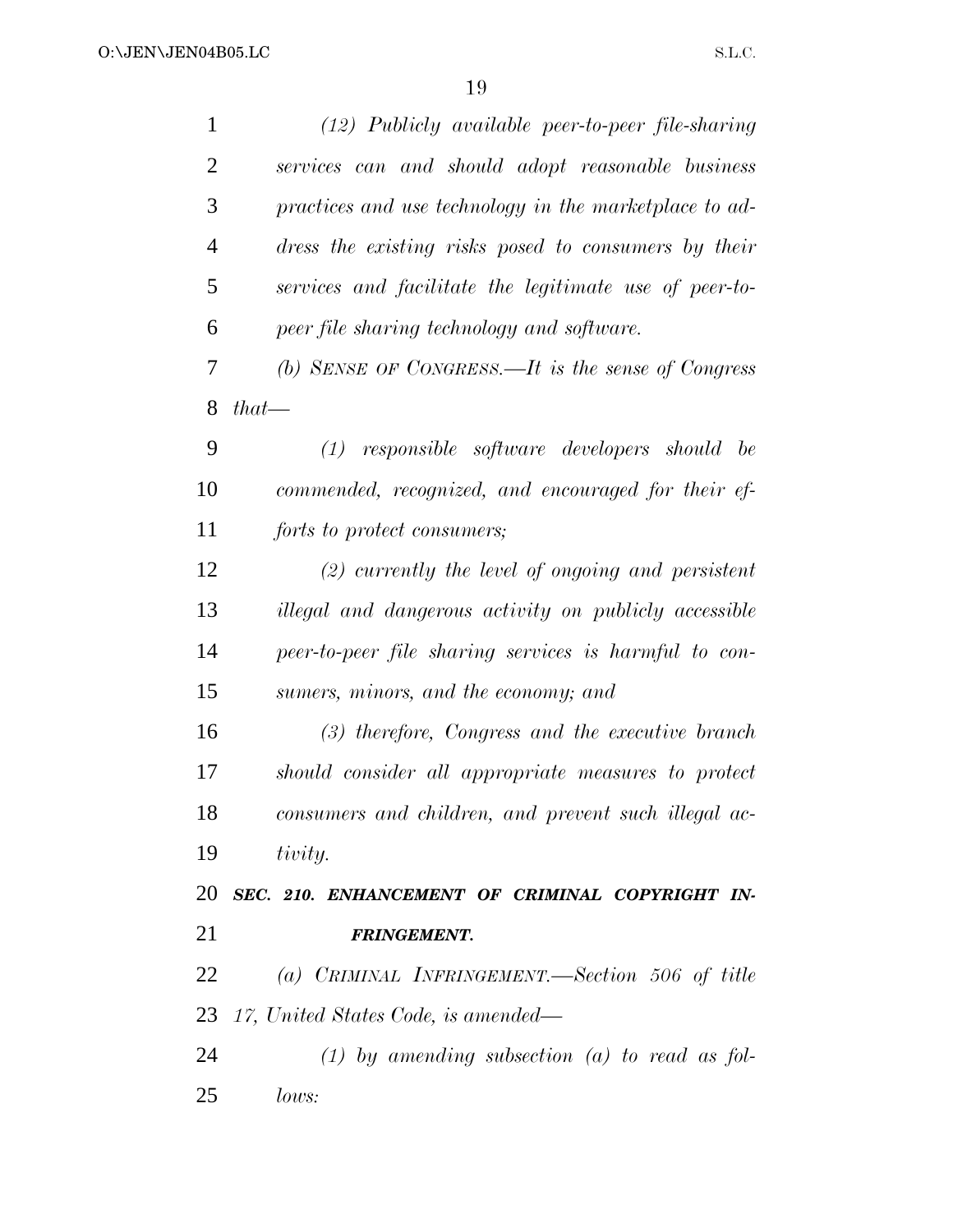*''(a) CRIMINAL INFRINGEMENT.—Any person who— ''(1) infringes a copyright willfully and for pur- poses of commercial advantage or private financial gain, ''(2) infringes a copyright willfully by the repro- duction or distribution, including by the offering for distribution to the public by electronic means, during any 180-day period, of 1 or more copies or phonorecords of 1 or more copyrighted works, which have a total retail value of more than \$1,000, or ''(3) infringes a copyright by the knowing dis- tribution, including by the offering for distribution to the public by electronic means, with reckless disregard of the risk of further infringement, during any 180- day period, of— ''(A) 1,000 or more copies or phonorecords of 1 or more copyrighted works, ''(B) 1 or more copies or phonorecords of 1 or more copyrighted works with a total retail value of more than \$10,000, or ''(C) 1 or more copies or phonorecords of 1 or more copyrighted pre-release works, shall be punished as provided under section 2319 of title 18. For purposes of this subsection, evidence of reproduction*

*or distribution of a copyrighted work, by itself, shall not*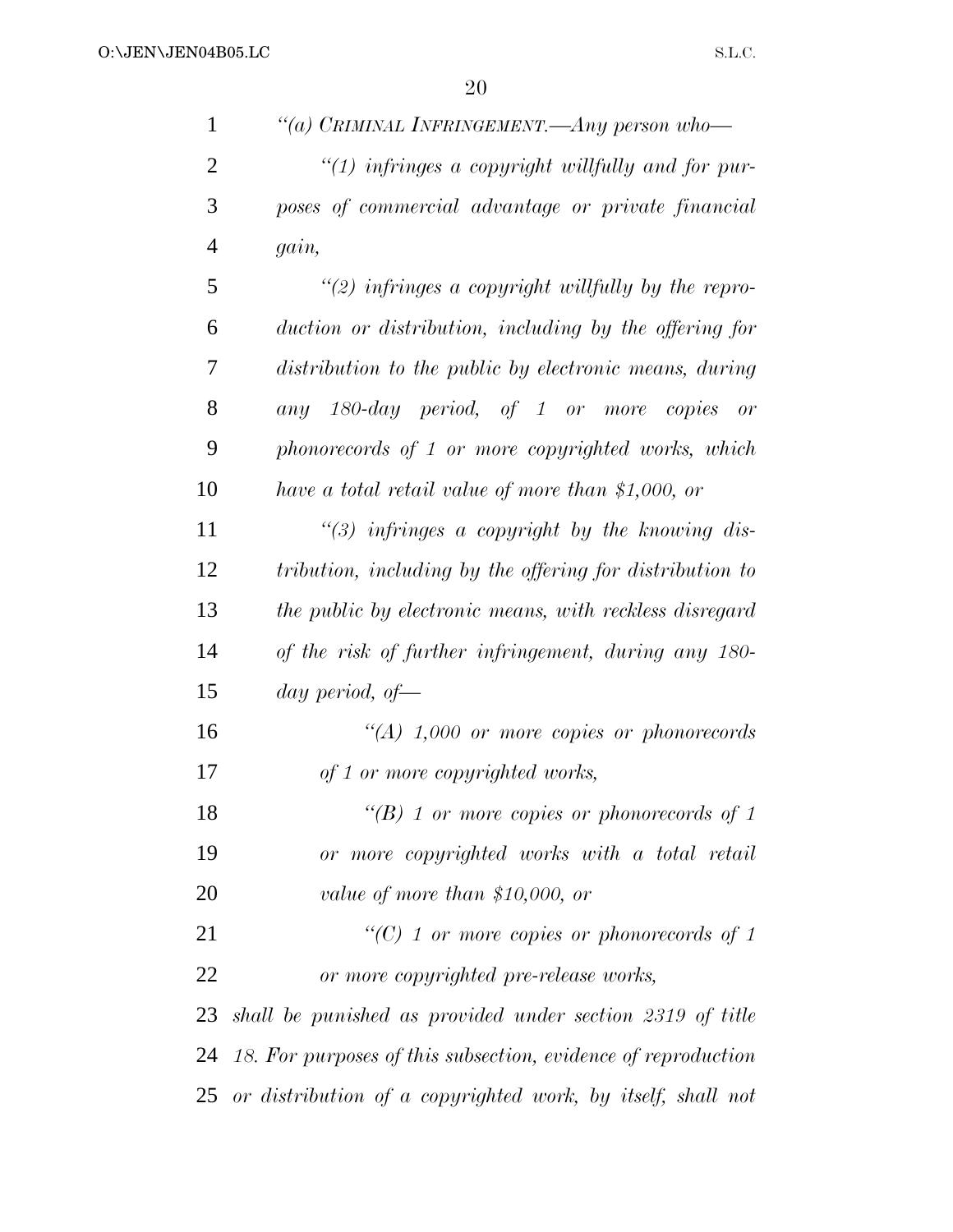*be sufficient to establish the necessary level of intent under this subsection.''; and*

*(2) by adding at the end the following:*

 *''(g) LIMITATION ON LIABILITY OF SERVICE PRO- VIDERS.—No legal entity shall be liable for a violation of subsection (a)(3) by reason of performing any function de- scribed in subsection (a), (b), (c), or (d) of section 512 if such legal entity would not be liable for monetary relief under section 512 by reason of performing such function. Except for purposes of determining whether an entity quali- fies for the limitation on liability under subsection (a)(3) of this section, the legal conclusion of whether an entity qualifies for a limitation on liability under section 512 shall not be considered in a judicial determination of wheth-er the entity violates subsection (a) of this section.*

*''(h) DEFINITIONS.—In this section:*

 *''(1) PRE-RELEASE WORK.—The term 'pre-release work' refers to a work protected under this title which has a commercial and economic value and which, at the time of the act of infringement that is the basis for the offense under subsection (a)(3), the defendant knew or should have known had not yet been made available by the copyright owner to individual mem- bers of the general public in copies or phonorecords for sale, license, or rental.*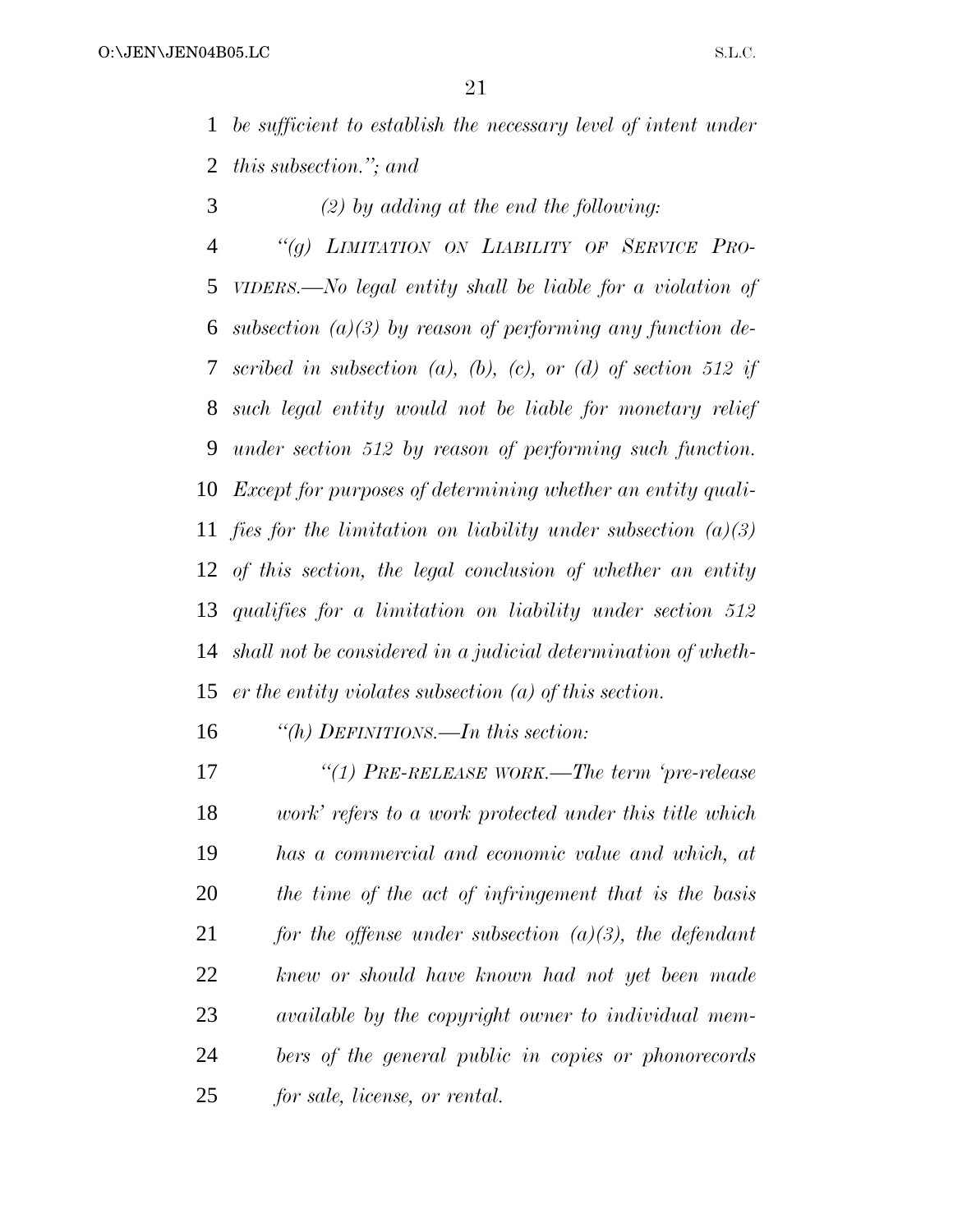| $\mathbf{1}$   | "(2) RETAIL VALUE.—The 'retail value' of a               |
|----------------|----------------------------------------------------------|
| $\overline{2}$ | copyrighted work is the retail price of that work in     |
| 3              | the market in which it is sold. In the case of an in-    |
| $\overline{4}$ | fringement of a copyright by distribution, if the retail |
| 5              | price does not adequately reflect the economic value of  |
| 6              | the infringement, then the retail value may be deter-    |
| $\overline{7}$ | mined using other factors, including but not limited     |
| 8              | to suggested retail price, wholesale price, replacement  |
| 9              | cost of the item, licensing, or distribution-related     |
| 10             | fees.".                                                  |
| 11             | (b) PENALTIES.—Section $2319$ of title 18, United        |
| 12             | States Code, is amended—                                 |
| 13             | (1) by redesignating subsections (d) and (e) as          |
| 14             | subsections $(e)$ and $(f)$ , respectively;              |
| 15             | $(2)$ by inserting after subsection $(c)$ the fol-       |
| 16             | lowing:                                                  |
| 17             | "(d) Any person who commits an offense under section     |
|                | 18 $506(a)(3)$ of title 17—                              |
| 19             | " $(1)$ shall be imprisoned not more than 3 years,       |
| 20             | or fined in the amount set forth in this title, or both, |
| 21             | or, if the offense was committed for purposes of com-    |
| 22             | mercial advantage or private financial gain, impris-     |
| 23             | oned for not more than 5 years, or fined in the          |
| 24             | amount set forth in this title, or both; and             |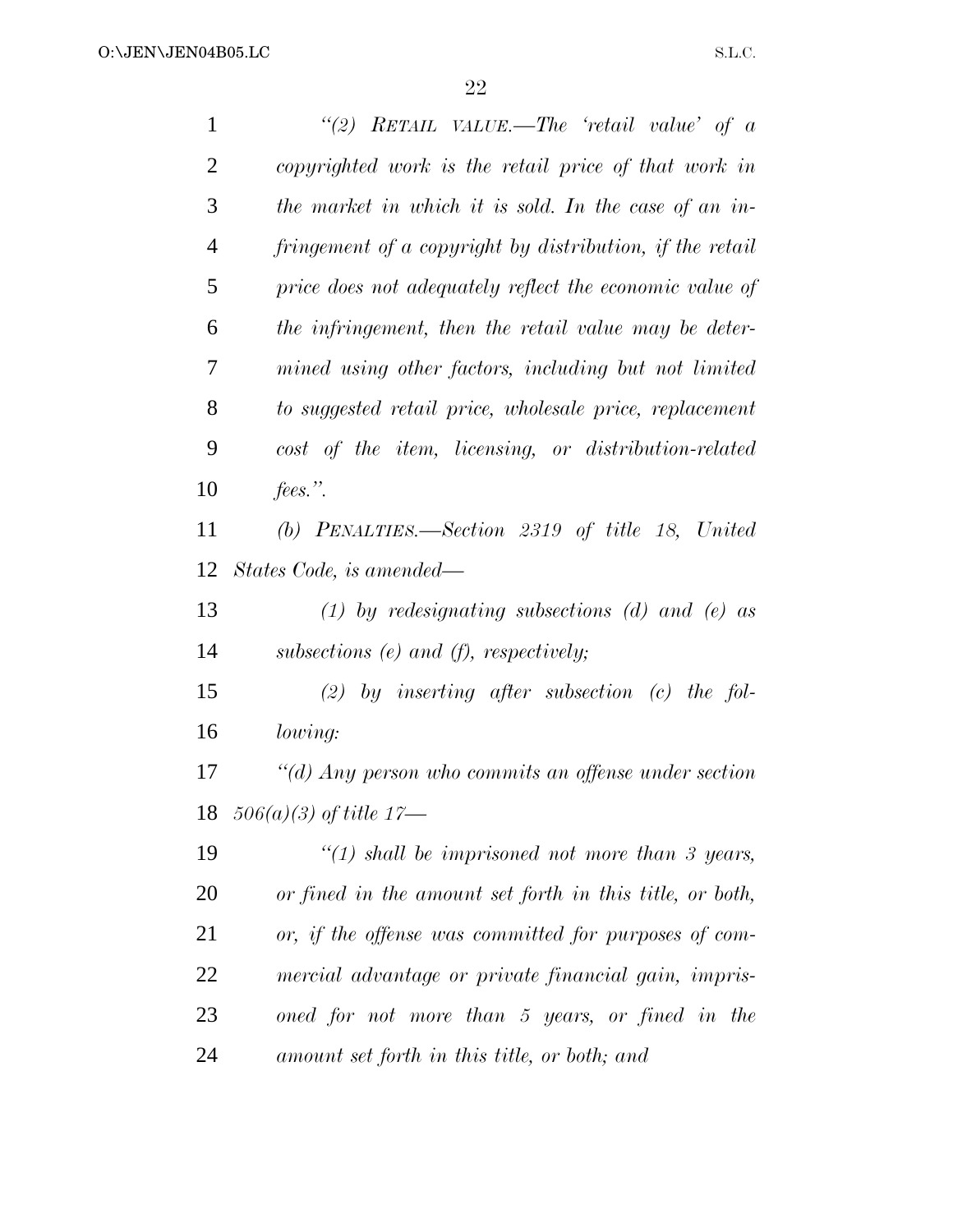| $\mathbf{1}$   | "(2) shall, if the offense is a second or subsequent      |
|----------------|-----------------------------------------------------------|
| $\overline{2}$ | offense under paragraph (1), be imprisoned not more       |
| 3              | than 6 years, or fined in the amount set forth in this    |
| $\overline{4}$ | title, or both, or, if the offense was committed for pur- |
| 5              | poses of commercial advantage or private financial        |
| 6              | gain, imprisoned for not more than 10 years, or fined     |
| 7              | in the amount set forth in this title, or both."; and     |
| 8              | $(3)$ in subsection (f), as so redesignated—              |
| 9              | $(A)$ in paragraph $(1)$ , by striking "and"              |
| 10             | <i>after the semicolon;</i>                               |
| 11             | $(B)$ in paragraph $(2)$ , by striking the period         |
| 12             | and inserting "; and"; and                                |
| 13             | $(C)$ by adding at the end the following:                 |
| 14             | $\lq(3)$ the term financial gain' has the meaning         |
| 15             | given that term in section 101 (relating to defini-       |
| 16             | tions) of title $17$ .".                                  |
| 17             | (c) CIVIL REMEDIES FOR INFRINGEMENT OF A WORK             |
| 18             | <b>BEING PREPARED FOR COMMERCIAL DISTRIBUTION.</b>        |
| 19             | (1) PREREGISTRATION.—Section 408 of title 17,             |
| 20             | United States Code, is amended by adding at the end       |
| 21             | the following:                                            |
| 22             | "(f) PREREGISTRATION OF WORKS BEING PREPARED              |
| 23             | FOR COMMERCIAL DISTRIBUTION.—                             |
| 24             | "(1) $RULEMAXING$ . Not later than 180 days               |
| 25             | after the date of enactment of this subsection, the Reg-  |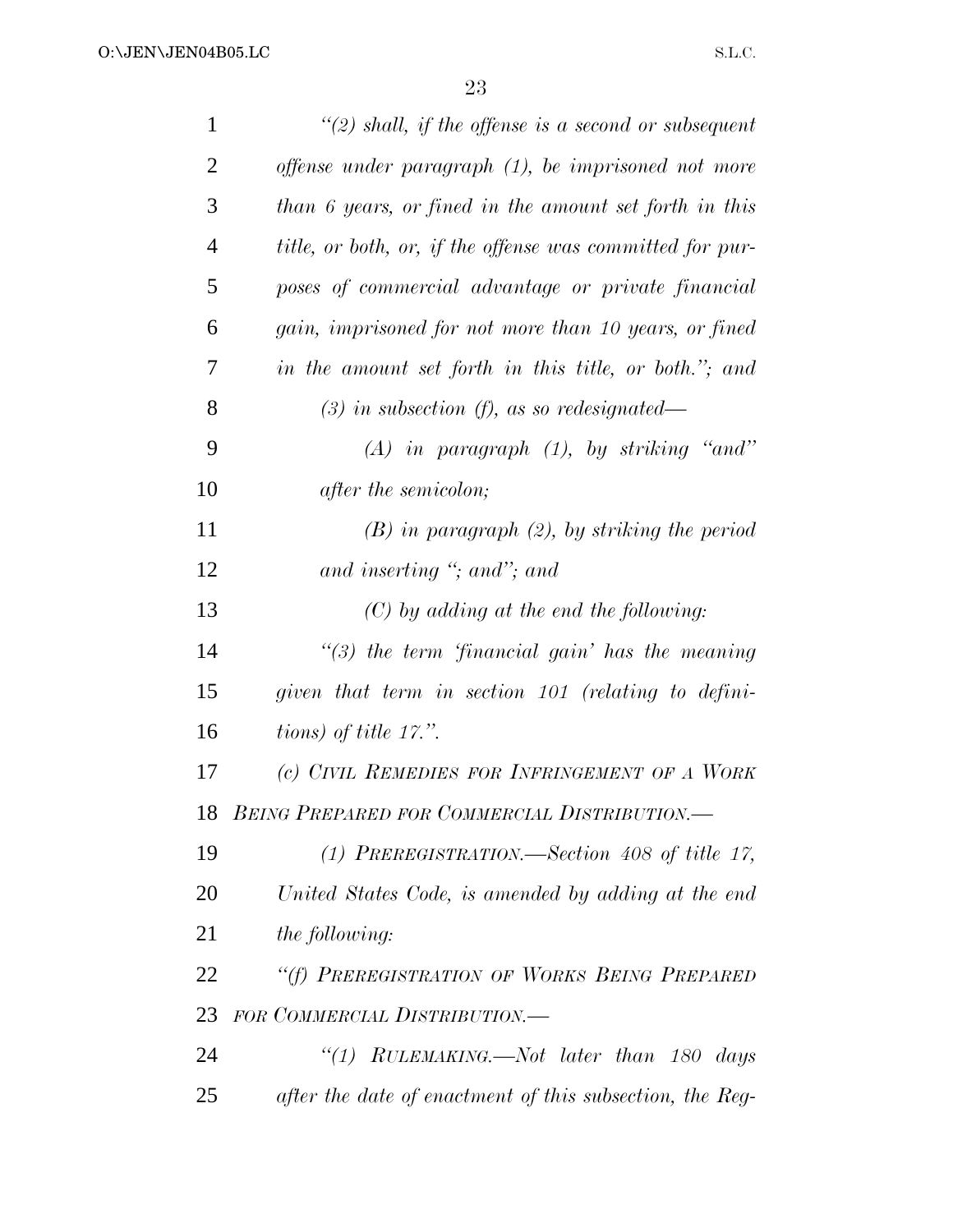| $\mathbf{1}$   | <i>ister of Copyrights shall issue regulations to establish</i>    |
|----------------|--------------------------------------------------------------------|
| $\overline{2}$ | procedures for preregistration of a work that is being             |
| 3              | prepared for commercial distribution and has not                   |
| $\overline{4}$ | been published.                                                    |
| 5              | "(2) CLASS OF WORKS.—The regulations estab-                        |
| 6              | $under \tparrow paragraph \tbinom{1}{3}$ shall<br>lished<br>permit |
| 7              | preregistration for any work that is in a class of                 |
| 8              | works that the Register determines has had a history               |
| 9              | of infringement prior to authorized commercial dis-                |
| 10             | tribution.                                                         |
| 11             | $\frac{1}{3}$<br>APPLICATION FOR REGISTRATION.-Not                 |
| 12             | later than 3 months after the first publication of the             |
| 13             | work, the applicant shall submit to the Copyright                  |
| 14             | $Office-$                                                          |
| 15             | $\lq (A)$ an application for registration of the                   |
| 16             | <i>work</i> ;                                                      |
| 17             | "(B) a deposit; and                                                |
| 18             | $\lq\lq C$ the applicable fee.                                     |
| 19             | "(4) EFFECT OF UNTIMELY APPLICATION.- An                           |
| 20             | action for infringement under this chapter shall be                |
| 21             | dismissed, and no award of statutory damages or at-                |
| 22             | torney fees shall be made for a preregistered work, if             |
| 23             | the items described in paragraph $(3)$ are not sub-                |
| 24             | mitted to the Copyright Office in proper form within               |
| 25             | the earlier of $-$                                                 |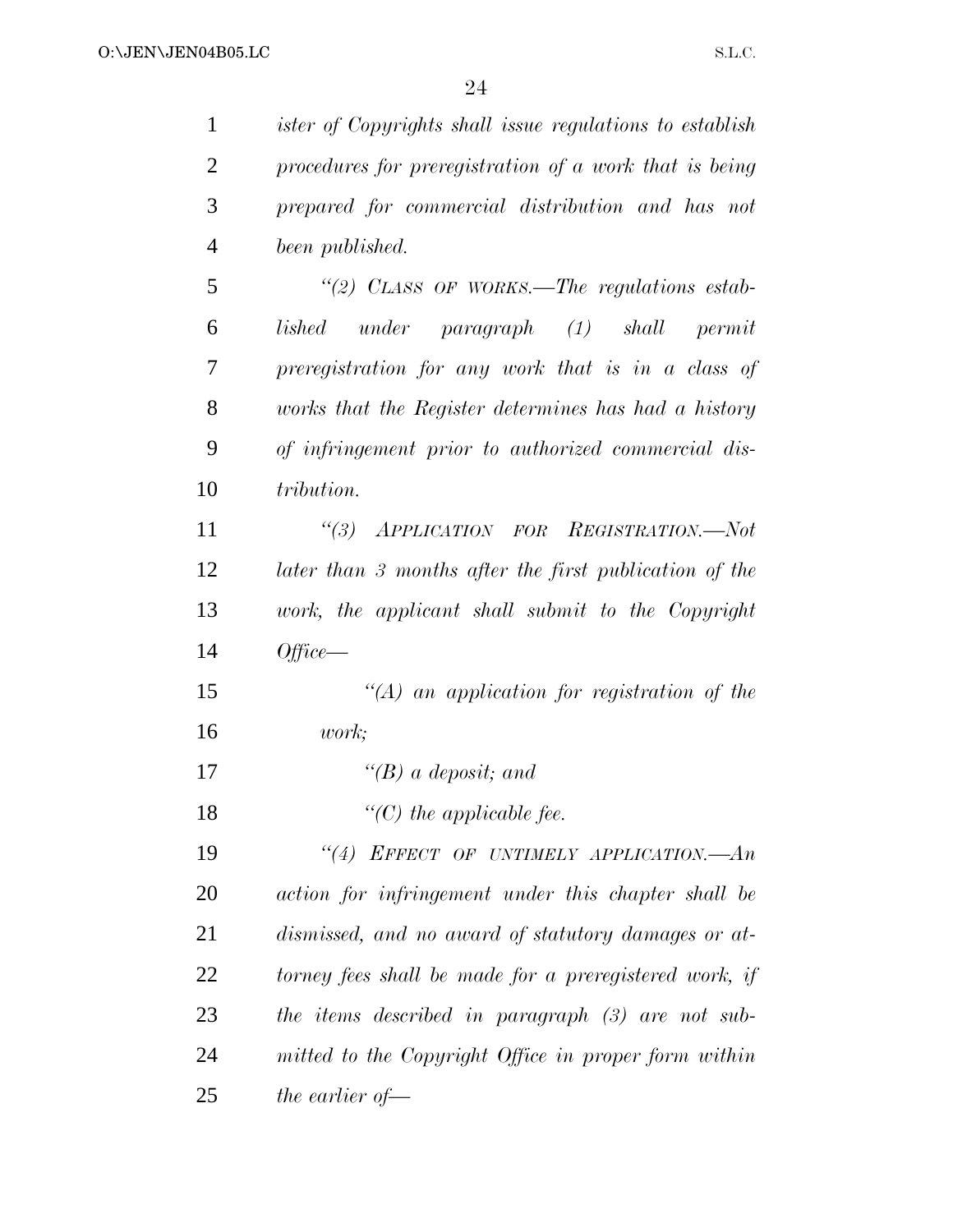| $\mathbf{1}$   | "(A) 3 months after the first publication of                     |
|----------------|------------------------------------------------------------------|
| $\overline{2}$ | <i>the work; or</i>                                              |
| 3              | $\lq (B)$ 1 month after the copyright owner has                  |
| 4              | learned of the infringement.".                                   |
| 5              | (2) INFRINGEMENT ACTIONS.—Section $411(a)$ of                    |
| 6              | title 17, United States Code, is amended by inserting            |
| 7              | "preregistration or" after "shall be instituted until".          |
| 8              | (3) EXCLUSION.—Section 412 of title 17, United                   |
| 9              | States Code, is amended by inserting ", an action for            |
| 10             | infringement of the copyright of a work that has been            |
| 11             | preregistered under section 408(f) before the com-               |
| 12             | mencement of the infringement," after "section                   |
| 13             | $106A(a)$ ".                                                     |
| 14             | SEC. 211. AMENDMENT OF FEDERAL SENTENCING GUIDE-                 |
| 15             | LINES REGARDING THE INFRINGEMENT OF                              |
| 16             | COPYRIGHTED WORKS AND RELATED CRIMES.                            |
| 17             | (a) AMENDMENT TO THE SENTENCING GUIDELINES.-                     |
|                | 18 Pursuant to its authority under section 994 of title 28,      |
|                | 19 United States Code, and in accordance with this section,      |
|                | 20 the United States Sentencing Commission shall review and,     |
|                | 21 if appropriate, amend the sentencing guidelines and policy    |
|                | 22 statements applicable to persons convicted of intellectual    |
| 23             | property rights crimes, including sections 2318, 2319,           |
|                | 24 2319A, 2319B, 2320 of title 18, United States Code, and       |
|                | 25 sections 506, 1201, and 1202 of title 17, United States Code. |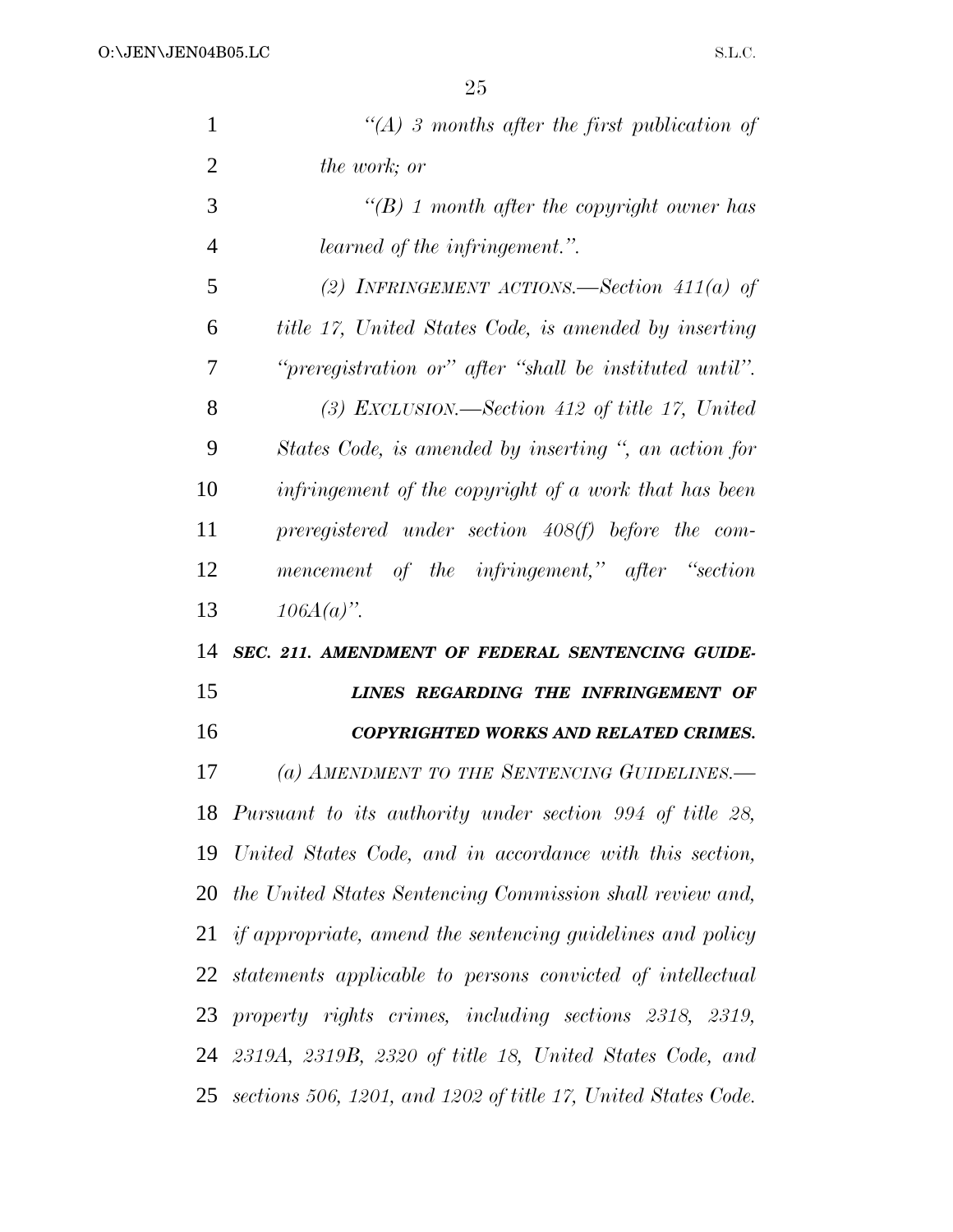*(b) FACTORS.—In carrying out this section, the Sen-tencing Commission shall—*

 *(1) take all appropriate measures to ensure that the sentencing guidelines and policy statements appli- cable to the offenses described in subsection (a) are sufficiently stringent to deter and adequately reflect the nature of such offenses;*

 *(2) consider whether to provide a sentencing en- hancement for those convicted of the offenses described in subsection (a) when the conduct involves the dis- play, performance, publication, reproduction, or dis- tribution of a copyrighted work before the time when the copyright owner has authorized the display, per- formance, publication, reproduction, or distribution of the original work, whether in the media format used by the infringing good or in any other media format; (3) consider whether the definition of ''uploading'' contained in Application Note 3 to Guideline 2B5.3 is adequate to address the loss attrib-utable to people broadly distributing copyrighted*

*works over the Internet without authorization; and*

 *(4) consider whether the sentencing guidelines and policy statements applicable to the offenses de- scribed in subsection (a) adequately reflect any harm to victims from infringement in circumstances where*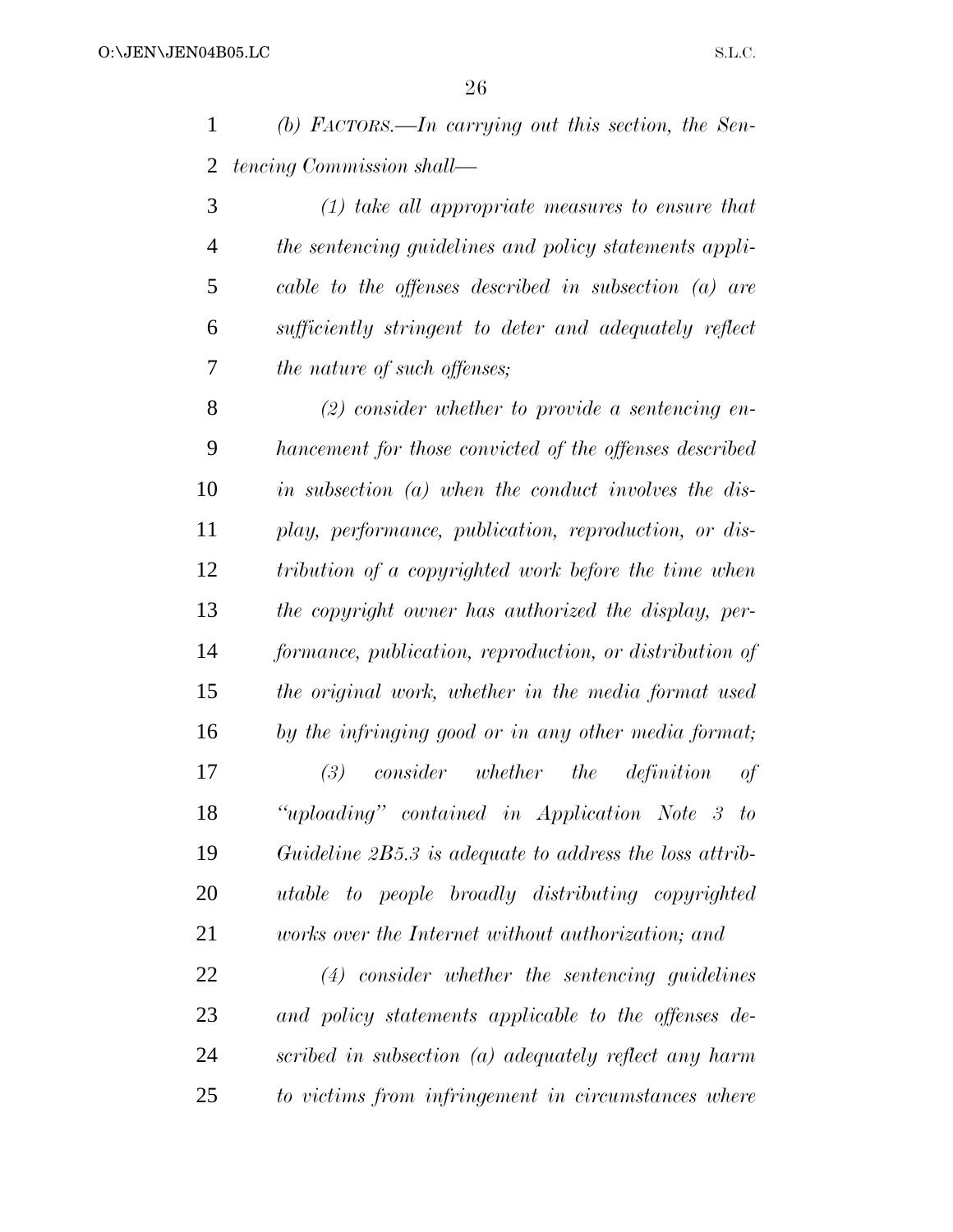| 1              | law enforcement cannot determine how many times              |
|----------------|--------------------------------------------------------------|
| $\overline{2}$ | copyrighted material is reproduced or distributed.           |
| 3              | (c) PROMULGATION.—The Commission may promul-                 |
| 4              | gate the guidelines or amendments under this section in ac-  |
| 5              | cordance with the procedures set forth in section $21(a)$ of |
| 6              | the Sentencing Act of 1987, as though the authority under    |
| 7              | that Act had not expired.                                    |
| 8              | SEC. 212. EXEMPTION FROM INFRINGEMENT FOR SKIPPING           |
| 9              | AUDIO AND VIDEO CONTENT IN MOTION PIC-                       |
| 10             | <b>TURES.</b>                                                |
| 11             | (a) SHORT TITLE.—This section may be cited as the            |
| 12             | "Family Movie Act of 2004".                                  |
| 13             | (b) EXEMPTION FROM COPYRIGHT AND TRADEMARK                   |
| 14             | INFRINGEMENT FOR SKIPPING OF AUDIO OR VIDEO CON-             |
| 15             | TENT OF MOTION PICTURES.-Section 110 of title 17,            |
| 16             | United States Code, is amended—                              |
| 17             | $(1)$ in paragraph $(9)$ , by striking "and" after the       |
| 18             | semicolon at the end;                                        |
| 19             | $(2)$ in paragraph $(10)$ , by striking the period at        |
| 20             | the end and inserting "; and";                               |
| 21             | $(3)$ by inserting after paragraph $(10)$ the fol-           |
| 22             | lowing:                                                      |
| 23             | $\lq(11)$ the making imperceptible, by or at the di-         |
| 24             | rection of a member of a private household, of limited       |
| 25             | portions of audio or video content of a motion pic-          |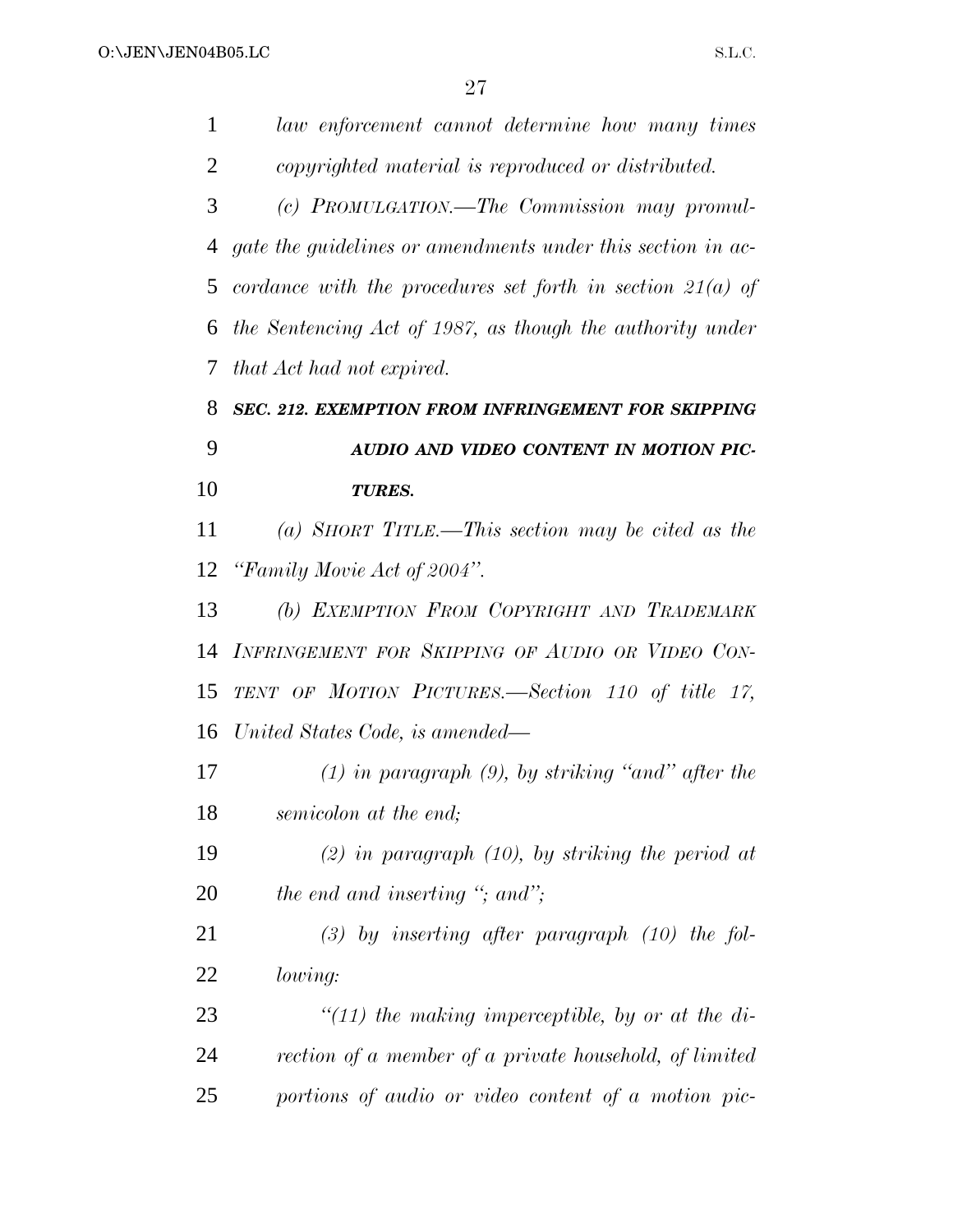| $\mathbf{1}$   | ture, during a performance in or transmitted to that            |
|----------------|-----------------------------------------------------------------|
| $\overline{2}$ | household for private home viewing, from an author-             |
| 3              | ized copy of the motion picture, or the creation or             |
| $\overline{4}$ | provision of a computer program or other technology             |
| 5              | that enables such making imperceptible and that is              |
| 6              | designed and marketed for such use at the direction             |
| 7              | of a member of a private household, if                          |
| 8              | "(A) no fixed copy of the altered version of                    |
| 9              | the motion picture is created by such computer                  |
| 10             | program or other technology; and                                |
| 11             | $\lq\lq(B)$ no changes, deletions or additions are              |
| 12             | made by such computer program or other tech-                    |
| 13             | nology to commercial advertisements, or to net-                 |
| 14             | work or station promotional announcements,                      |
| 15             | that would otherwise be performed or displayed                  |
| 16             | before, during or after the performance of the                  |
| 17             | motion picture."; and                                           |
| 18             | $(4)$ by adding at the end the following:                       |
| 19             | "For purposes of paragraph (11), the term 'making               |
| 20             | <i>imperceptible'</i> does not include the addition of audio or |
| 21             | video content that is performed or displayed over or in place   |
| 22             | of existing content in a motion picture.".                      |
| 23             | (c) EXEMPTION FROM TRADEMARK INFRINGEMENT.                      |
| 24             | Section 32 of the Trademark Act of 1946 (15 U.S.C. 1114)        |
|                | 25 is amended by adding at the end the following:               |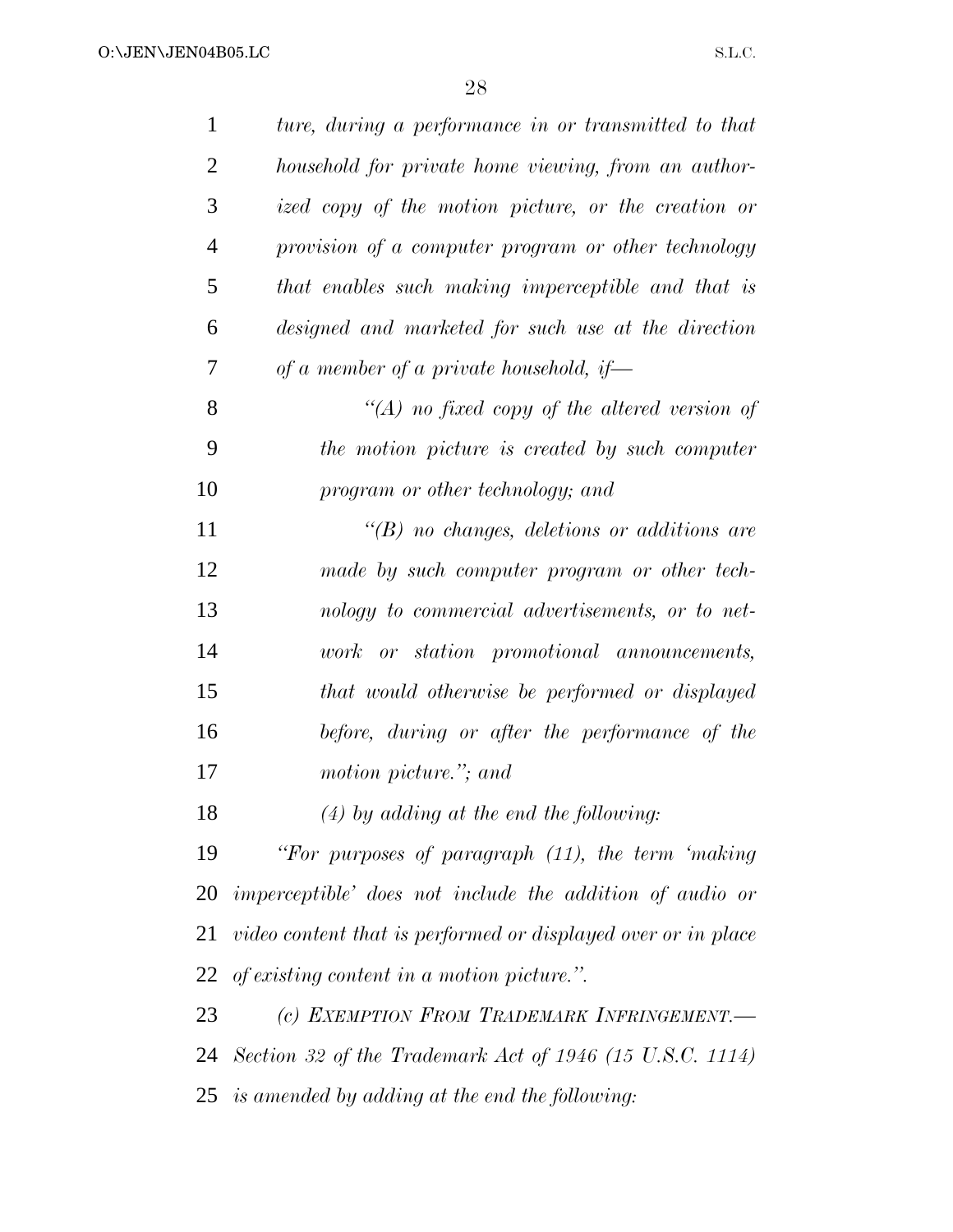*''(3)(A) Any person who engages in the conduct de- scribed in paragraph (11) of section 110 of title 17, United States Code, and who complies with the requirements set forth in that paragraph is not liable on account of such conduct for a violation of any right under this Act. This subparagraph does not preclude liability of a person for conduct not described in paragraph (11) of section 110 of title 17, United States Code, even if that person also engages in conduct described in paragraph (11) of section 110 of such title.*

 *''(B) A manufacturer, licensee, or licensor of tech- nology that enables the making of limited portions of audio or video content of a motion picture imperceptible as de- scribed in subparagraph (A) is not liable on account of such manufacture or license for a violation of any right under this Act, if such manufacturer, licensee, or licensor ensures that the technology provides a clear and conspicuous notice at the beginning of each performance that the performance of the motion picture is altered from the performance in- tended by the director or copyright holder of the motion pic- ture. The limitations on liability in subparagraphs (A) and (B) shall not apply to a manufacturer, licensee, or licensor of technology that fails to comply with this paragraph.*

 *''(C) The requirement under subparagraph (B) to pro-vide notice shall apply only with respect to technology man-*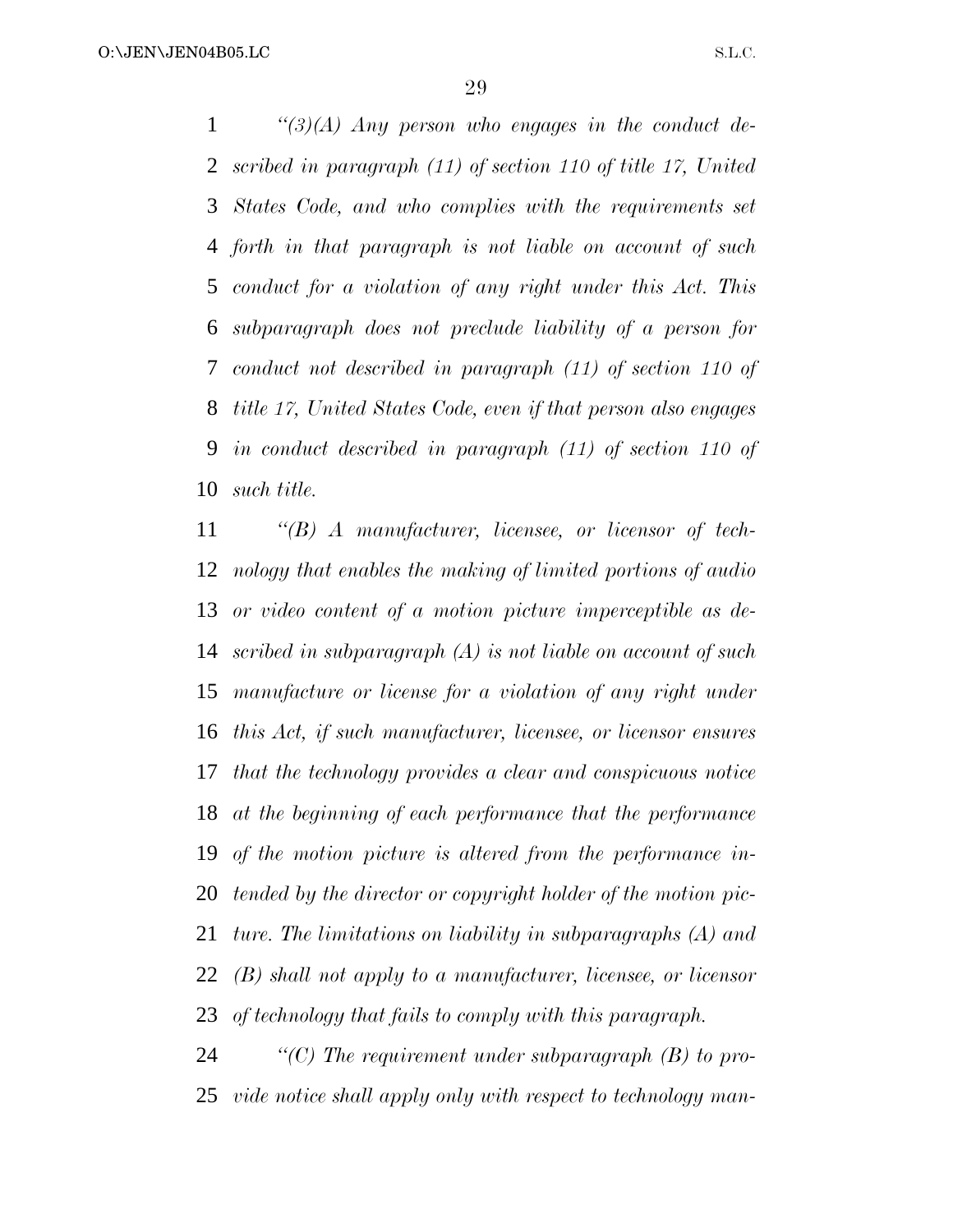*ufactured after the end of the 180-day period beginning on the date of the enactment of the Family Movie Act of 2004.''. (d) DEFINITION.—In this section, the term ''Trade- mark Act of 1946'' means the Act entitled ''An Act to pro- vide for the registration and protection of trademarks used in commerce, to carry out the provisions of certain inter- national conventions, and for other purposes'', approved July 5, 1946 (15 U.S.C. 1051 et seq.). TITLE III—PROTECTING INTEL- LECTUAL RIGHTS AGAINST THEFT AND EXPROPRIATION SEC. 301. SHORT TITLE. This title may be cited as the ''Protecting Intellectual Rights Against Theft and Expropriation Act of 2004''. SEC. 302. AUTHORIZATION OF CIVIL COPYRIGHT ENFORCE- MENT BY ATTORNEY GENERAL. (a) IN GENERAL.—Chapter 5 of title 17, United States Code, is amended by inserting after section 506 the fol- lowing: ''§ 506a. Civil penalties for violations of section 506 ''(a) IN GENERAL.—In lieu of a criminal action under section 506, the Attorney General may commence a civil action in the appropriate United States district court against any person who engages in conduct constituting an*

*offense under section 506. Upon proof of such conduct by*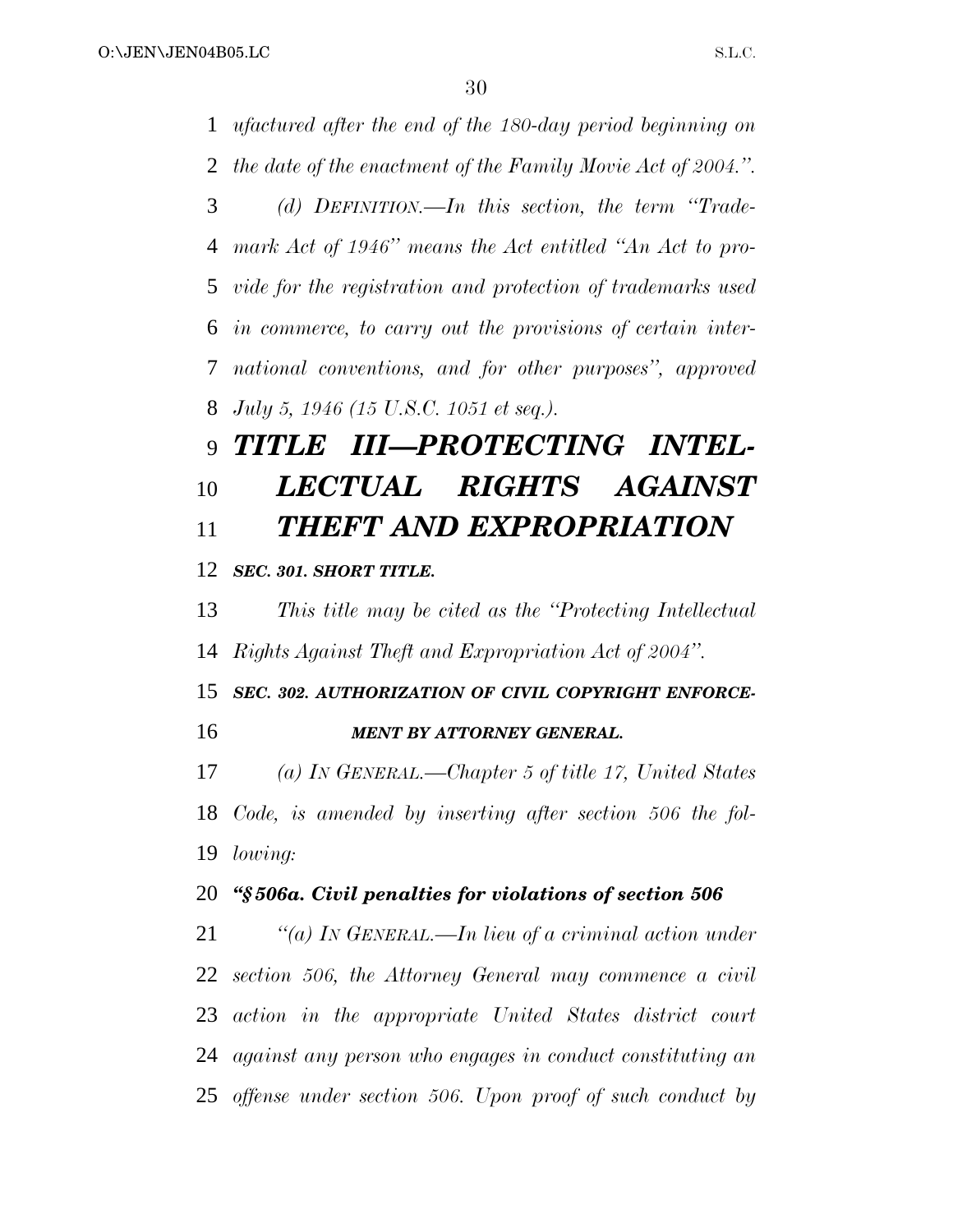*a preponderance of the evidence, such person shall be subject to a civil penalty under section 504 which shall be in an amount equal to the amount which would be awarded under section 3663(a)(1)(B) of title 18 and restitution to the copy-right owner aggrieved by the conduct.*

*''(b) OTHER REMEDIES.—*

 *''(1) IN GENERAL.—Imposition of a civil penalty under this section does not preclude any other crimi- nal or civil statutory, injunctive, common law or ad- ministrative remedy, which is available by law to the United States or any other person;*

 *''(2) OFFSET.—Any restitution received by a copyright owner as a result of a civil action brought under this section shall be offset against any award of damages in a subsequent copyright infringement civil action by that copyright owner for the conduct that gave rise to the civil action brought under this section.''.*

 *(b) DAMAGES AND PROFITS.—Section 504 of title 17, United States Code, is amended—*

- *(1) in subsection (b)—*
- *(A) in the first sentence—*

*(i) by inserting '', or the Attorney Gen-*

- *eral in a civil action,'' after ''The copyright*
- *owner''; and*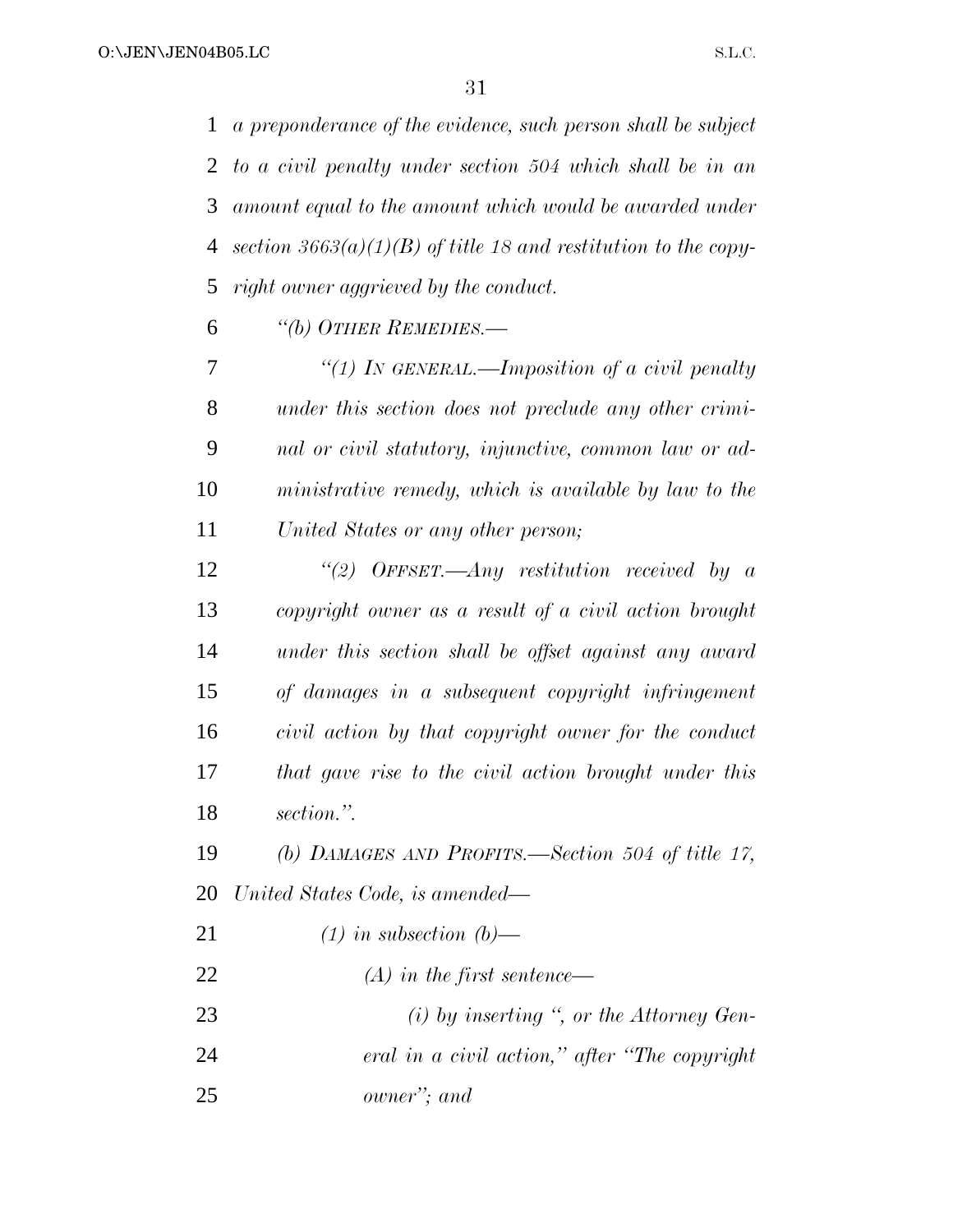O:\JEN\JEN04B05.LC

| $\mathbf{1}$   | $(ii)$ by striking "him or her" and in-                     |
|----------------|-------------------------------------------------------------|
| $\overline{2}$ | serting "the copyright owner"; and                          |
| 3              | $(B)$ in the second sentence by inserting ", or             |
| $\overline{4}$ | the Attorney General in a civil action," after              |
| 5              | "the copyright owner"; and                                  |
| 6              | $(2)$ in subsection $(c)$ —                                 |
| 7              | $(A)$ in paragraph $(1)$ , by inserting ", or the           |
| 8              | Attorney General in a civil action," after "the             |
| 9              | copyright owner"; and                                       |
| 10             | $(B)$ in paragraph $(2)$ , by inserting ", or the           |
| 11             | Attorney General in a civil action," after "the             |
| 12             | copyright owner".                                           |
| 13             | (c) TECHNICAL AND CONFORMING AMENDMENT.-The                 |
| 14             | table of sections for chapter 5 of title 17, United States  |
| 15             | Code, is amended by inserting after the item relating to    |
|                | 16 section 506 the following:                               |
|                | "506a. Civil penalties for violation of section 506.".      |
| 17             | SEC. 303. AUTHORIZATION OF FUNDING FOR TRAINING             |
| 18             | AND PILOT PROGRAM.                                          |
| 19             | (a) TRAINING AND PILOT PROGRAM.—Not later than              |
| 20             | 180 days after enactment of this Act, the Attorney General  |
| 21             | shall develop a program to ensure effective implementation  |
| 22             | and use of the authority for civil enforcement of the copy- |
|                | 23 right laws by—                                           |
| 24             | $(1)$ establishing training programs, including             |

*practical training and written materials, for quali-*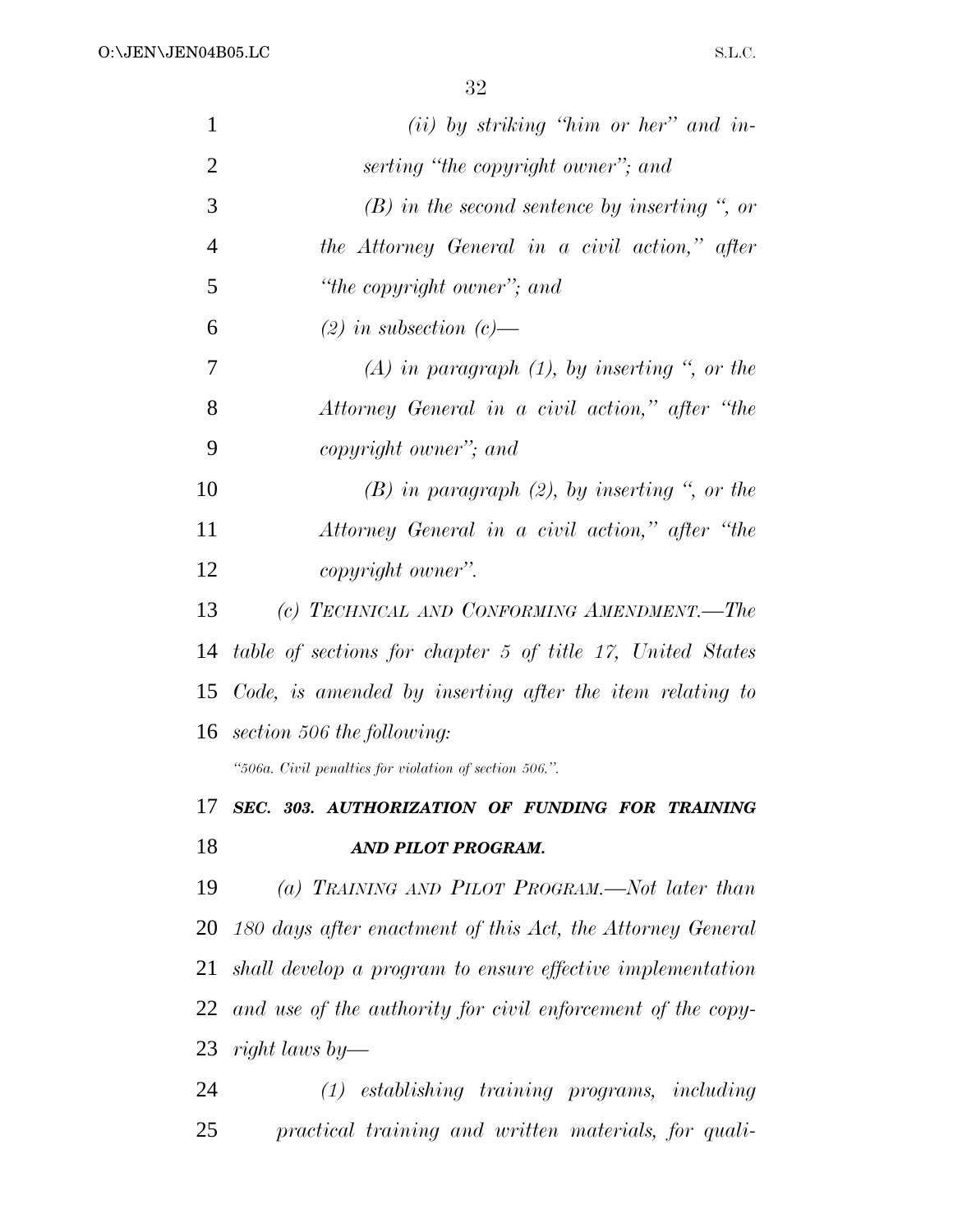| $\mathbf{1}$   | fied personnel from the Department of Justice and       |
|----------------|---------------------------------------------------------|
| $\overline{2}$ | United States Attorneys Offices to educate and inform   |
| 3              | such personnel about—                                   |
| $\overline{4}$ | $(A)$ resource information on intellectual              |
| 5              | property and the legal framework established            |
| 6              | both to protect and encourage creative works as         |
| 7              | well as legitimate uses of information and rights       |
| 8              | under the first amendment of the United States          |
| 9              | Constitution;                                           |
| 10             | $(B)$ the technological challenges to pro-              |
| 11             | tecting digital copyrighted works from online pi-       |
| 12             | racy;                                                   |
| 13             | (C) guidance on and support for bringing                |
| 14             | copyright enforcement actions against persons           |
| 15             | engaging in infringing conduct, including model         |
| 16             | charging documents and related litigation mate-         |
| 17             | rials;                                                  |
| 18             | $(D)$ strategic issues in copyright enforce-            |
| 19             | ment actions, including whether to proceed in a         |
| 20             | criminal or a civil action;                             |
| 21             | $(E)$ how to employ and leverage the exper-             |
| 22             | <i>tise of technical experts in computer forensics;</i> |
| 23             | $(F)$ the collection and preservation of elec-          |
| 24             | tronic data in a forensically sound manner for          |
| 25             | use in court proceedings;                               |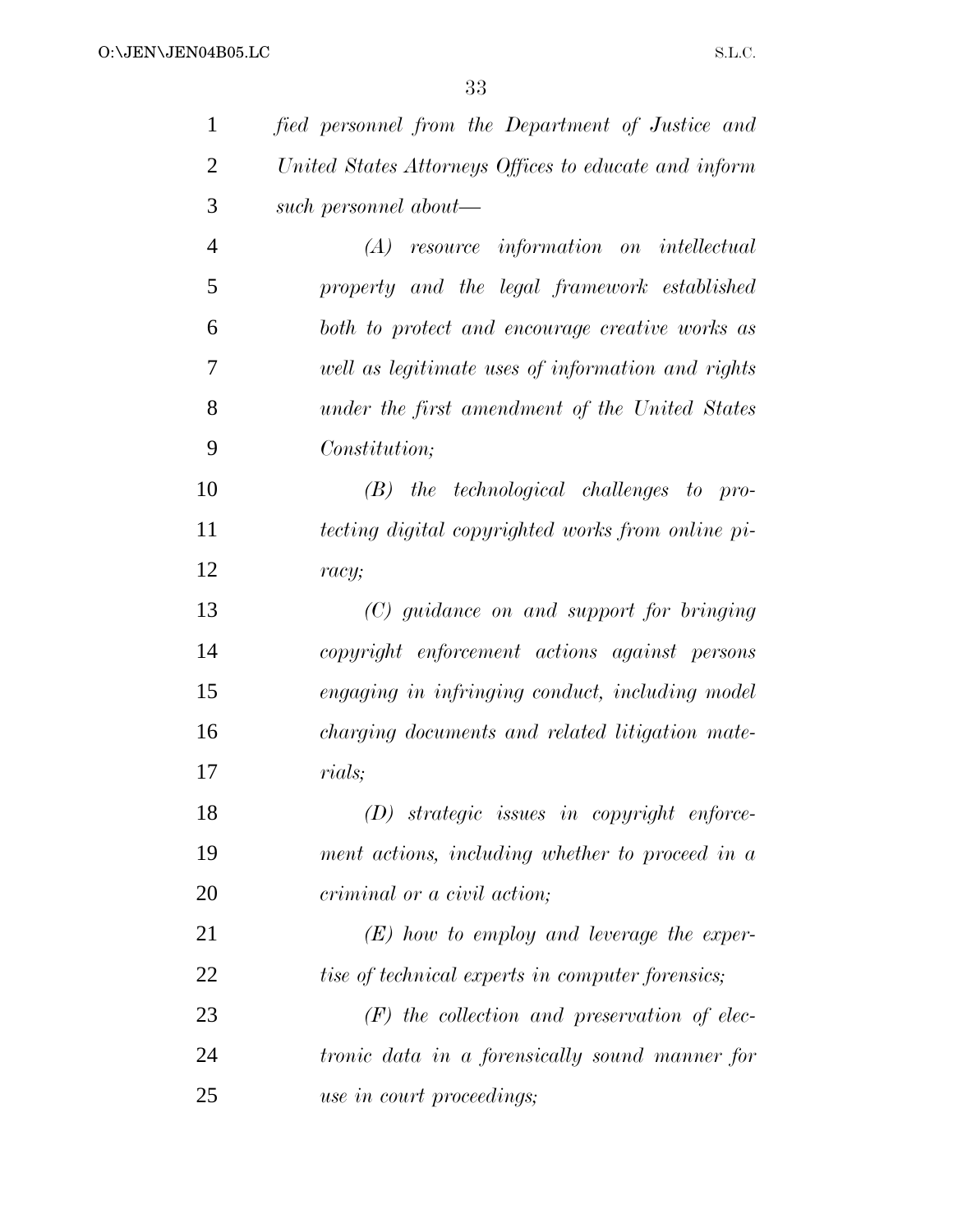| $\mathbf{1}$   | $(G)$ the role of the victim copyright owner              |
|----------------|-----------------------------------------------------------|
| $\overline{2}$ | in providing relevant information for enforce-            |
| 3              | ment actions and in the computation of dam-               |
| $\overline{4}$ | ages; and                                                 |
| 5              | $(H)$ the appropriate use of injunctions, im-             |
| 6              | poundment, forfeiture, and related authorities in         |
| 7              | copyright law;                                            |
| 8              | $(2)$ designating personnel from at least 4 United        |
| 9              | States Attorneys Offices to participate in a pilot pro-   |
| 10             | gram designed to implement the civil enforcement au-      |
| 11             | thority of the Attorney General under section 506a of     |
| 12             | title 17, United States Code, as added by this title;     |
| 13             | and                                                       |
| 14             | $(3)$ reporting to Congress annually on—                  |
| 15             | $(A)$ the use of the civil enforcement author-            |
| 16             | ity of the Attorney General under section 506a            |
| 17             | of title 17, United States Code, as added by this         |
| 18             | title; and                                                |
| 19             | $(B)$ the progress made in implementing the               |
| 20             | training and pilot programs described under               |
| 21             | paragraphs $(1)$ and $(2)$ of this subsection.            |
| 22             | (b) ANNUAL REPORT.—The report under subsection            |
| 23             | $(a)(3)$ may be included in the annual performance report |
| 24             | of the Department of Justice and shall include—           |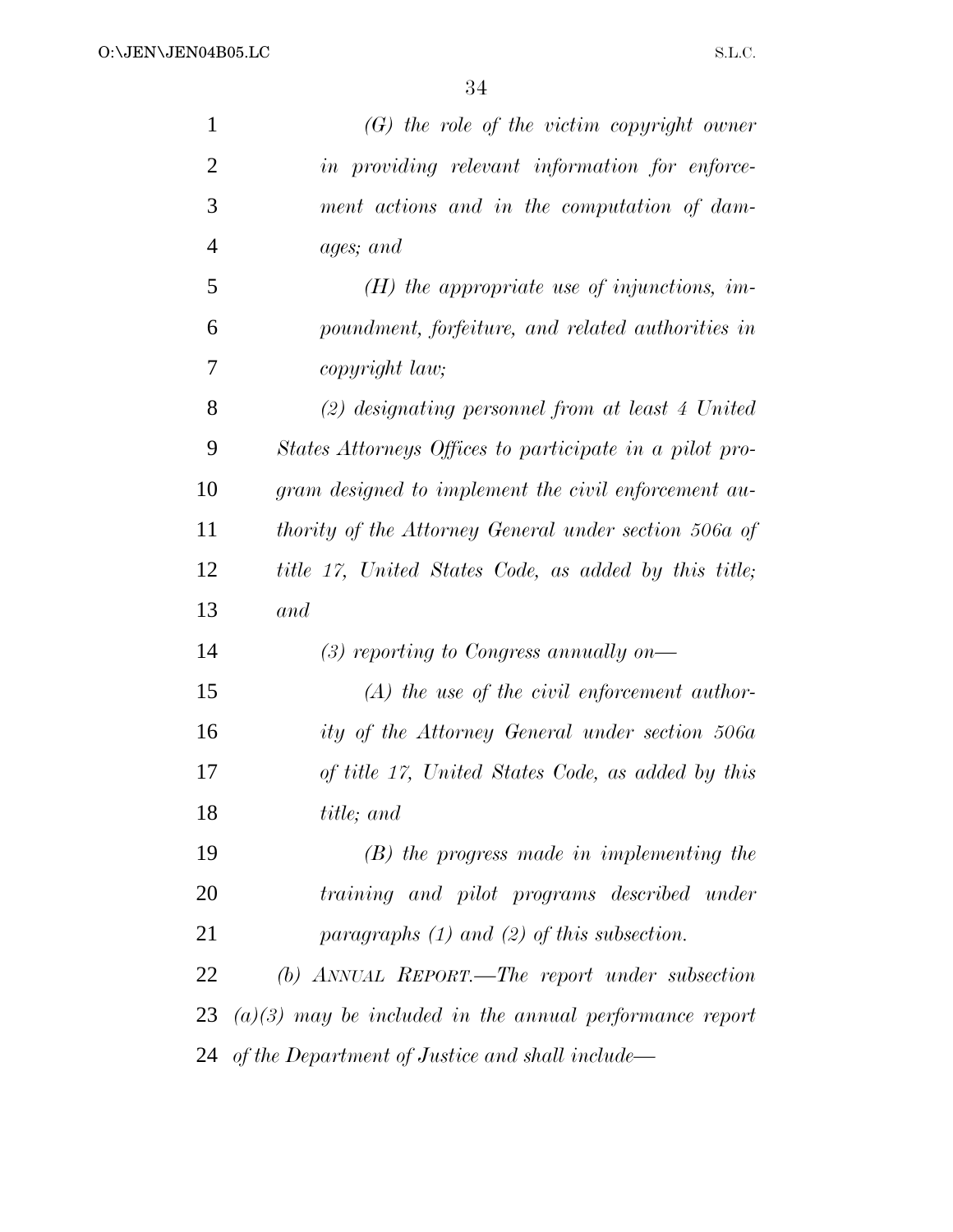| 1              | $(1)$ with respect to civil actions filed under sec- |
|----------------|------------------------------------------------------|
| $\overline{2}$ | tion 506a of title 17, United States Code, as added  |
| 3              | by this title—                                       |
| $\overline{4}$ | $(A)$ the number of investigative matters re-        |
| 5              | ceived by the Department of Justice and United       |
| 6              | States Attorneys Offices;                            |
| 7              | $(B)$ the number of defendants involved in           |
| 8              | <i>those matters;</i>                                |
| 9              | $(C)$ the number of civil actions filed and the      |
| 10             | number of defendants involved;                       |
| 11             | $(D)$ the number of civil actions resolved or        |
| 12             | <i>terminated</i> ;                                  |
| 13             | $(E)$ the number of defendants involved in           |
| 14             | <i>those civil actions;</i>                          |
| 15             | $(F)$ the disposition of those civil actions, in-    |
| 16             | cluding whether the civil actions were settled,      |
| 17             | dismissed, or resolved after a trial;                |
| 18             | $(G)$ the dollar value of any civil penalty          |
| 19             | imposed and the amount remitted to any copy-         |
| 20             | right owner; and                                     |
| 21             | $(H)$ other information that the Attorney            |
| 22             | General may consider relevant to inform Con-         |
| 23             | gress on the effective use of the civil enforcement  |
| 24             | <i>authority</i> ;                                   |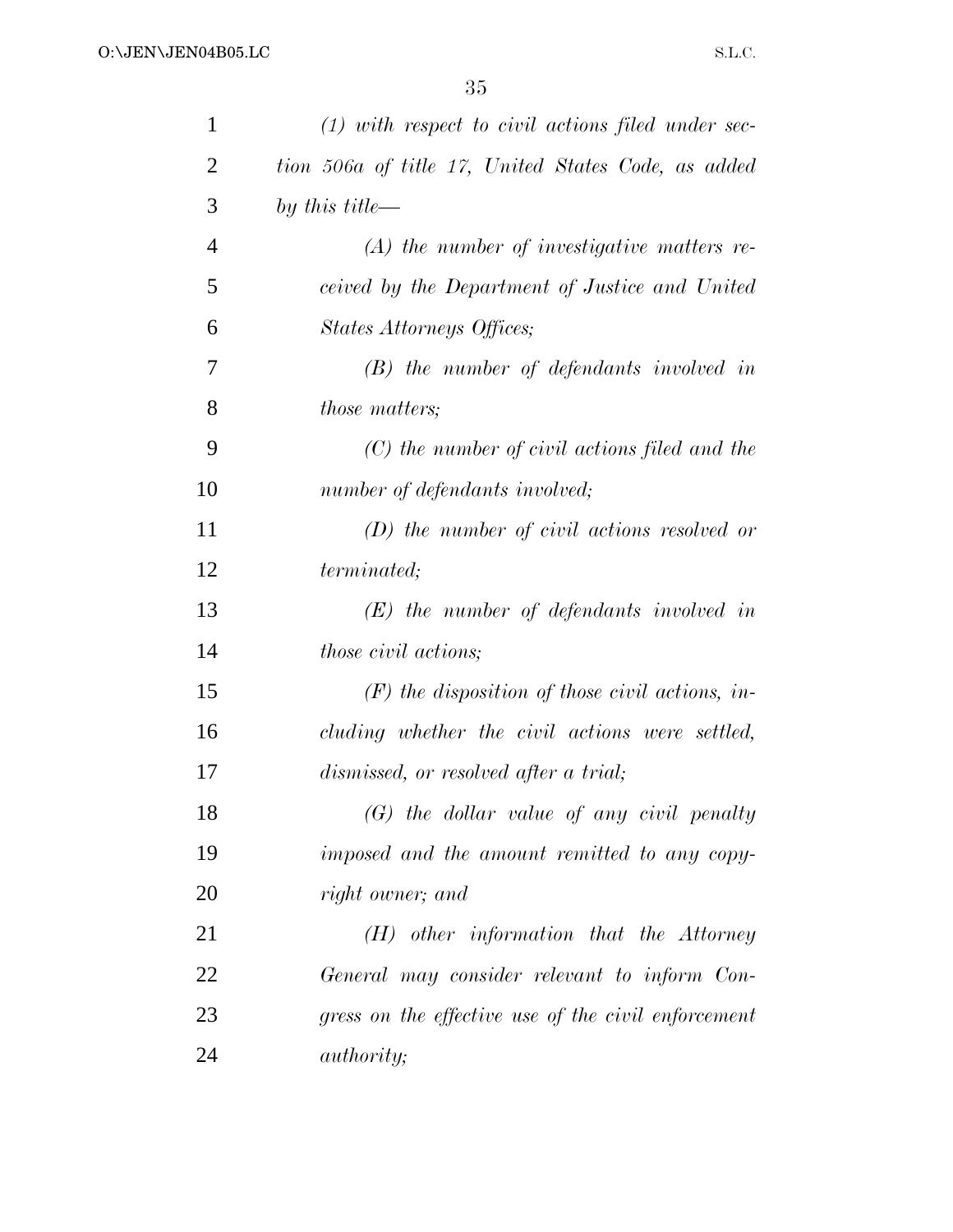| 1              | $(2)$ a description of the training program and            |
|----------------|------------------------------------------------------------|
| $\overline{2}$ | the number of personnel who participated in the pro-       |
| 3              | gram; and                                                  |
| $\overline{4}$ | (3) the locations of the United States Attorneys           |
| 5              | Offices designated to participate in the pilot program.    |
| 6              | (c) AUTHORIZATION OF APPROPRIATIONS.—There are             |
| 7              | authorized to be appropriated \$2,000,000 for fiscal year  |
| 8              | 2005 to carry out this section.                            |
| 9              | TITLE IV—NATIONAL FILM                                     |
| 10             | <b>PRESERVATION ACT OF 2004</b>                            |
| 11             | <b>Subtitle A—Reauthorization of the</b>                   |
| 12             | <b>National Film Preservation Board</b>                    |
| 13             | <b>SEC. 401. SHORT TITLE.</b>                              |
| 14             | This subtitle may be cited as the "National Film Pres-     |
| 15             | ervation Act of $2004$ ".                                  |
| 16             | SEC. 402. REAUTHORIZATION AND AMENDMENT.                   |
| 17             | (a) DUTIES OF THE LIBRARIAN OF CONGRESS.—Sec-              |
| 18             | tion 103 of the National Film Preservation Act of 1996 (2) |
| 19             | U.S.C. 179m) is amended—                                   |
| 20             | $(1)$ in subsection $(b)$ —                                |
| 21             | $(A)$ by striking "film copy" each place that              |
| 22             | term appears and inserting "film or other ap-              |
| 23             | proved copy";                                              |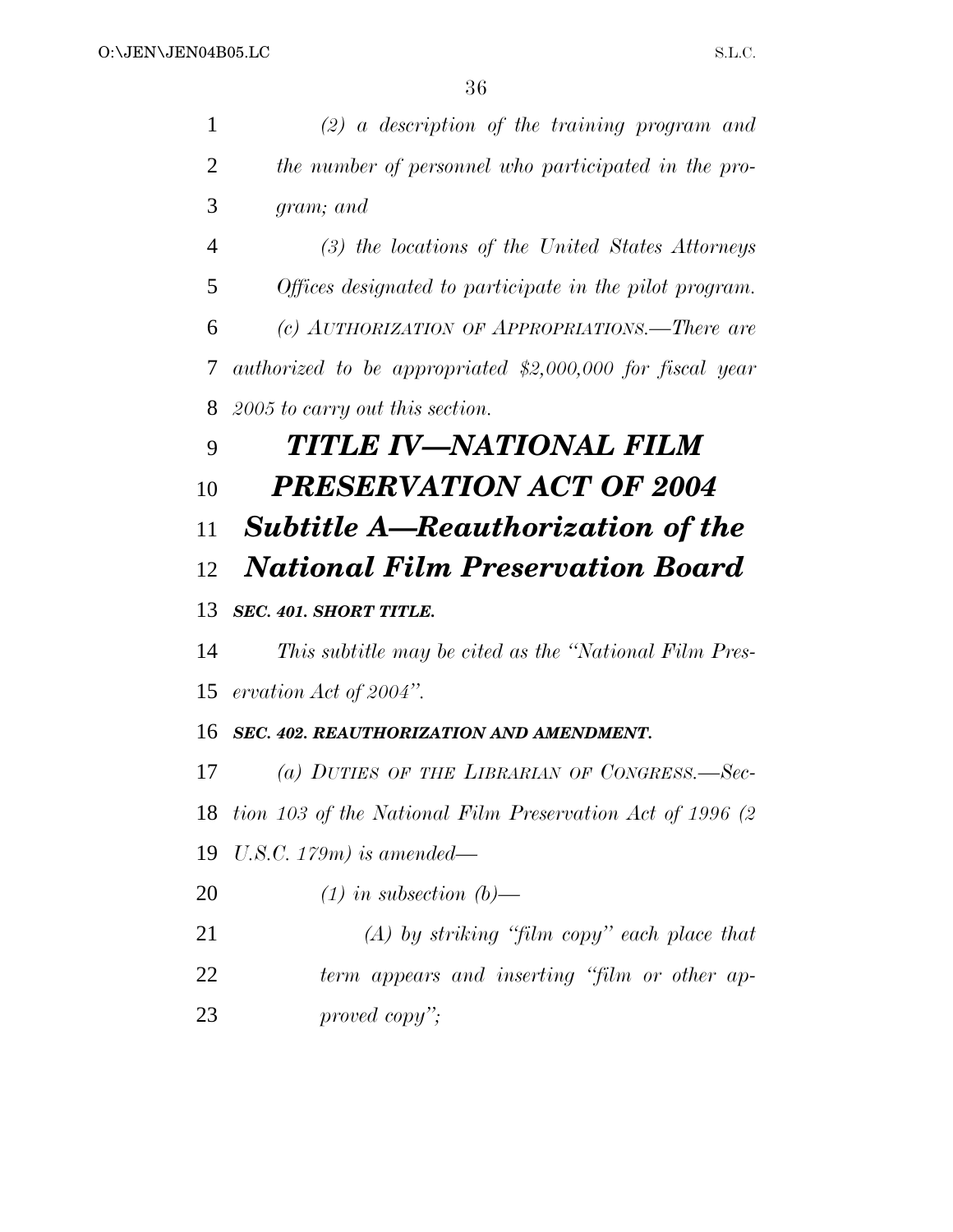| $\mathbf{1}$   | (B) by striking "film copies" each place                       |
|----------------|----------------------------------------------------------------|
| $\overline{2}$ | that term appears and inserting "film or other                 |
| 3              | approved copies"; and                                          |
| $\overline{4}$ | $(C)$ in the third sentence, by striking "copy-                |
| 5              | righted" and inserting "copyrighted, mass dis-                 |
| 6              | tributed, broadcast, or published"; and                        |
| 7              | $(2)$ by adding at the end the following:                      |
| 8              | "(c) COORDINATION OF PROGRAM WITH OTHER COL-                   |
| 9              | LECTION, PRESERVATION, AND ACCESSIBILITY ACTIVI-               |
| 10             | TIES.—In carrying out the comprehensive national film          |
| 11             | preservation program for motion pictures established under     |
|                | 12 the National Film Preservation Act of 1992, the Librarian,  |
|                | 13 in consultation with the Board established pursuant to sec- |
| 14             | tion 104, and in accordance with title 17, United States       |
| 15             | $Code, shall$ —                                                |
| 16             | $\lq(1)$ carry out activities to make films included           |
| 17             | in the National Film registry more broadly accessible          |
|                |                                                                |

 *for research and educational purposes, and to gen- erate public awareness and support of the Registry and the comprehensive national film preservation program;*

 *''(2) review the comprehensive national film preservation plan, and amend it to the extent nec-essary to ensure that it addresses technological ad-*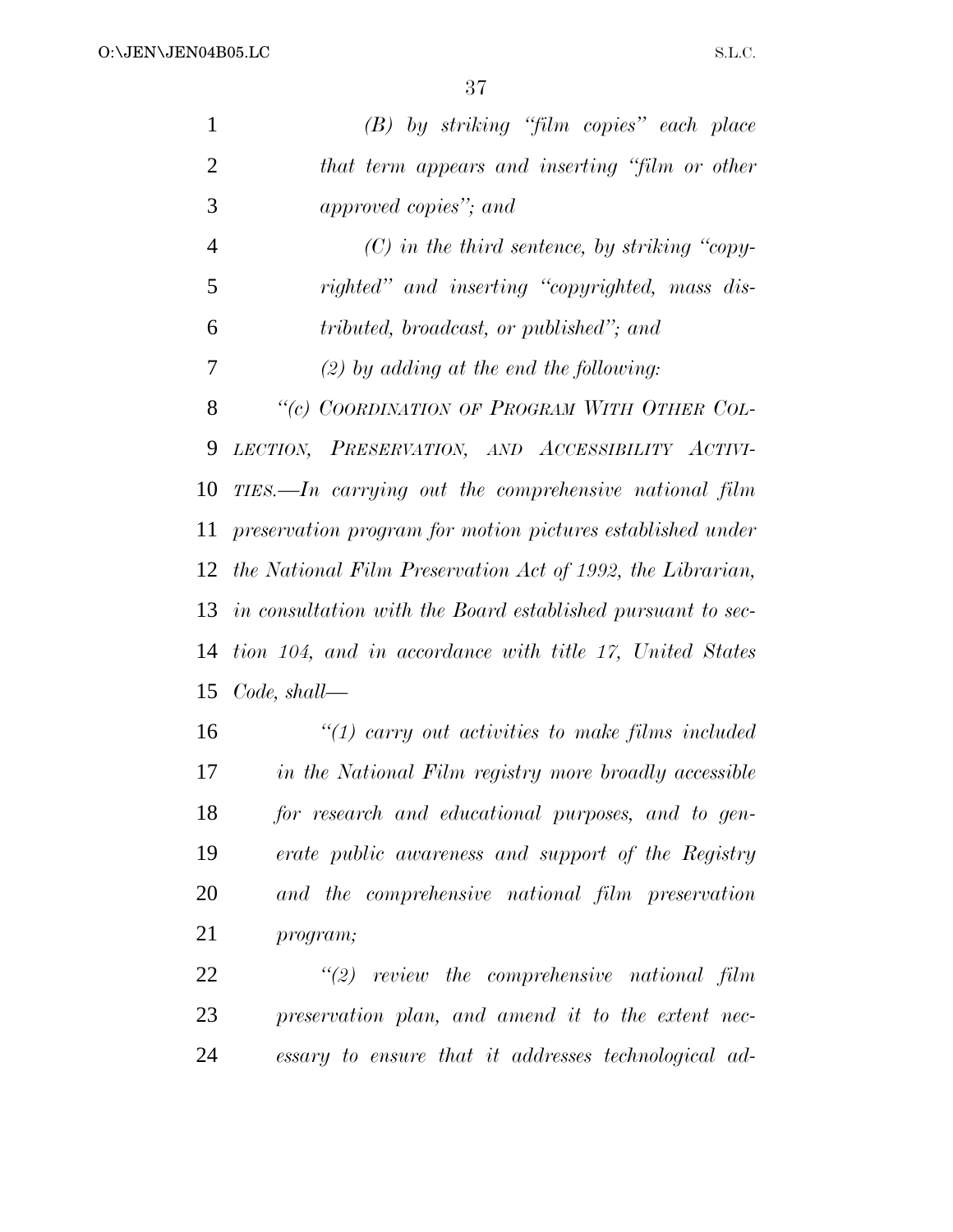| $\mathbf{1}$   | vances in the preservation and storage of, and access            |
|----------------|------------------------------------------------------------------|
| $\overline{2}$ | to film collections in multiple formats; and                     |
| 3              | $\lq(3)$ wherever possible, undertake expanded ini-              |
| $\overline{4}$ | tiatives to ensure the preservation of the moving                |
| 5              | <i>image heritage of the United States, including film,</i>      |
| 6              | videotape, television, and born digital moving image             |
| 7              | formats, by supporting the work of the National                  |
| 8              | Audio-Visual Conservation Center of the Library of               |
| 9              | Congress, and other appropriate nonprofit archival               |
| 10             | and preservation organizations.".                                |
| 11             | (b) NATIONAL FILM PRESERVATION BOARD.-Section                    |
| 12             | 104 of the National Film Preservation Act of 1996 (2             |
| 13             | U.S.C. $179n$ ) is amended—                                      |
| 14             | (1) in subsection (a)(1), by striking "20" and in-               |
| 15             | serting " $22$ ";                                                |
| 16             | (2) in subsection (a)(2), by striking "three" and                |
| 17             | inserting " $5$ ";                                               |
| 18             | (3) in subsection (d), by striking "11" and in-                  |
| 19             | serting $'12'$ ; and                                             |
| 20             | $(4)$ by striking subsection (e) and inserting the               |
| 21             | following:                                                       |
| 22             | "(e) REIMBURSEMENT OF EXPENSES.—Members of the                   |
| 23             | Board shall serve without pay, but may receive travel ex-        |
|                | 24 penses, including per diem in lieu of subsistence, in accord- |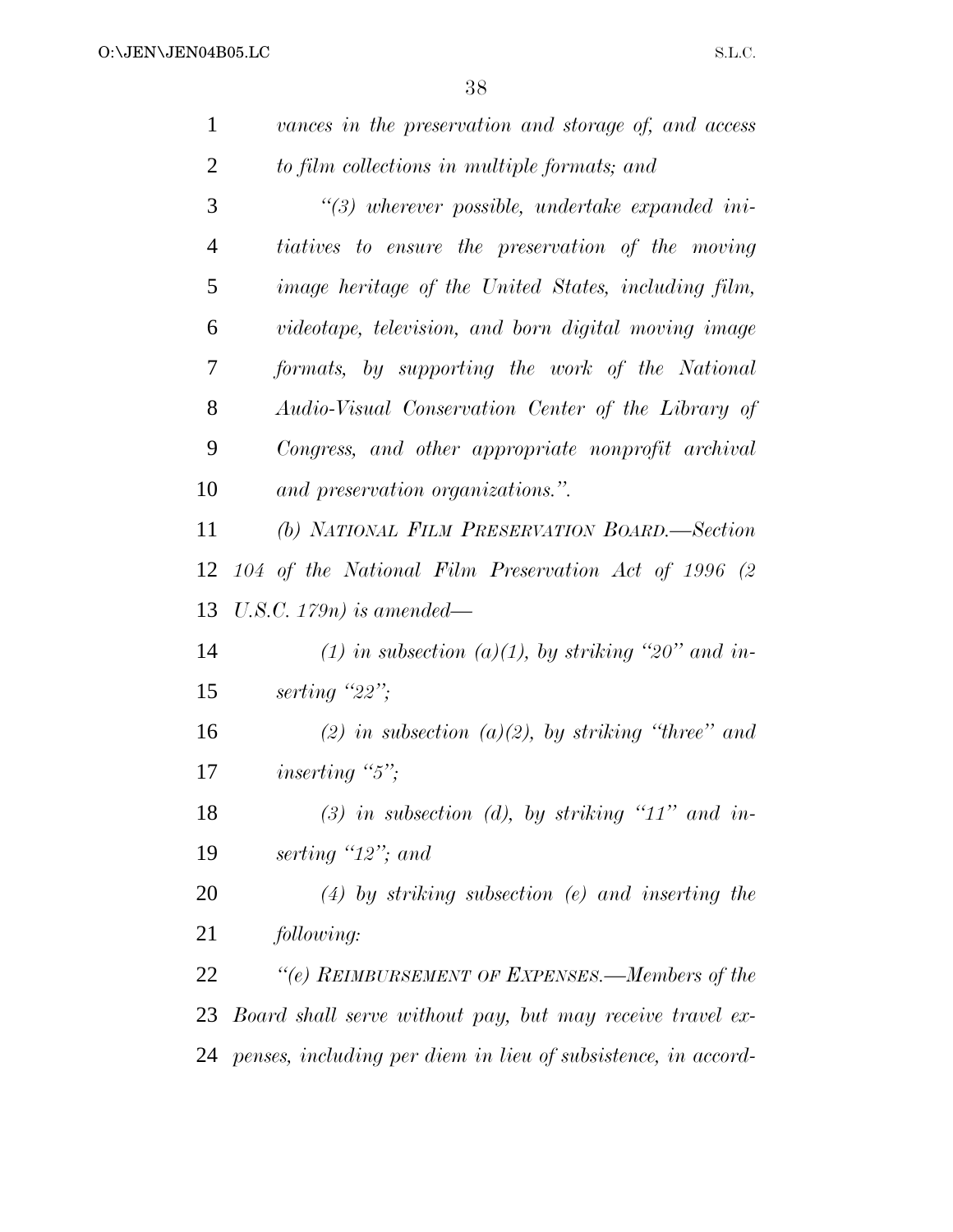*ance with sections 5702 and 5703 of title 5, United States Code.''.*

 *(c) NATIONAL FILM REGISTRY.—Section 106 of the National Film Preservation Act of 1996 (2 U.S.C. 179q) is amended by adding at the end the following:*

 *''(e) NATIONAL AUDIO-VISUAL CONSERVATION CEN- TER.—The Librarian shall utilize the National Audio-Vis- ual Conservation Center of the Library of Congress at Culpeper, Virginia, to ensure that preserved films included in the National Film Registry are stored in a proper man- ner, and disseminated to researchers, scholars, and the pub-lic as may be appropriate in accordance with—*

*''(1) title 17 of the United States Code; and*

 *''(2) the terms of any agreements between the Li- brarian and persons who hold copyrights to such audiovisual works.''.*

 *(d) USE OF SEAL.—Section 107 (a) of the National Film Preservation Act of 1996 (2 U.S.C. 179q) is amended—*

 *(1) in paragraph (1), by inserting ''in any for-mat'' after ''or any copy''; and*

 *(2) in paragraph (2), by striking ''or film copy'' and inserting ''in any format''.*

 *(e) AUTHORIZATION OF APPROPRIATIONS.—Section 112 of the National Film Preservation Act of 1996 (2*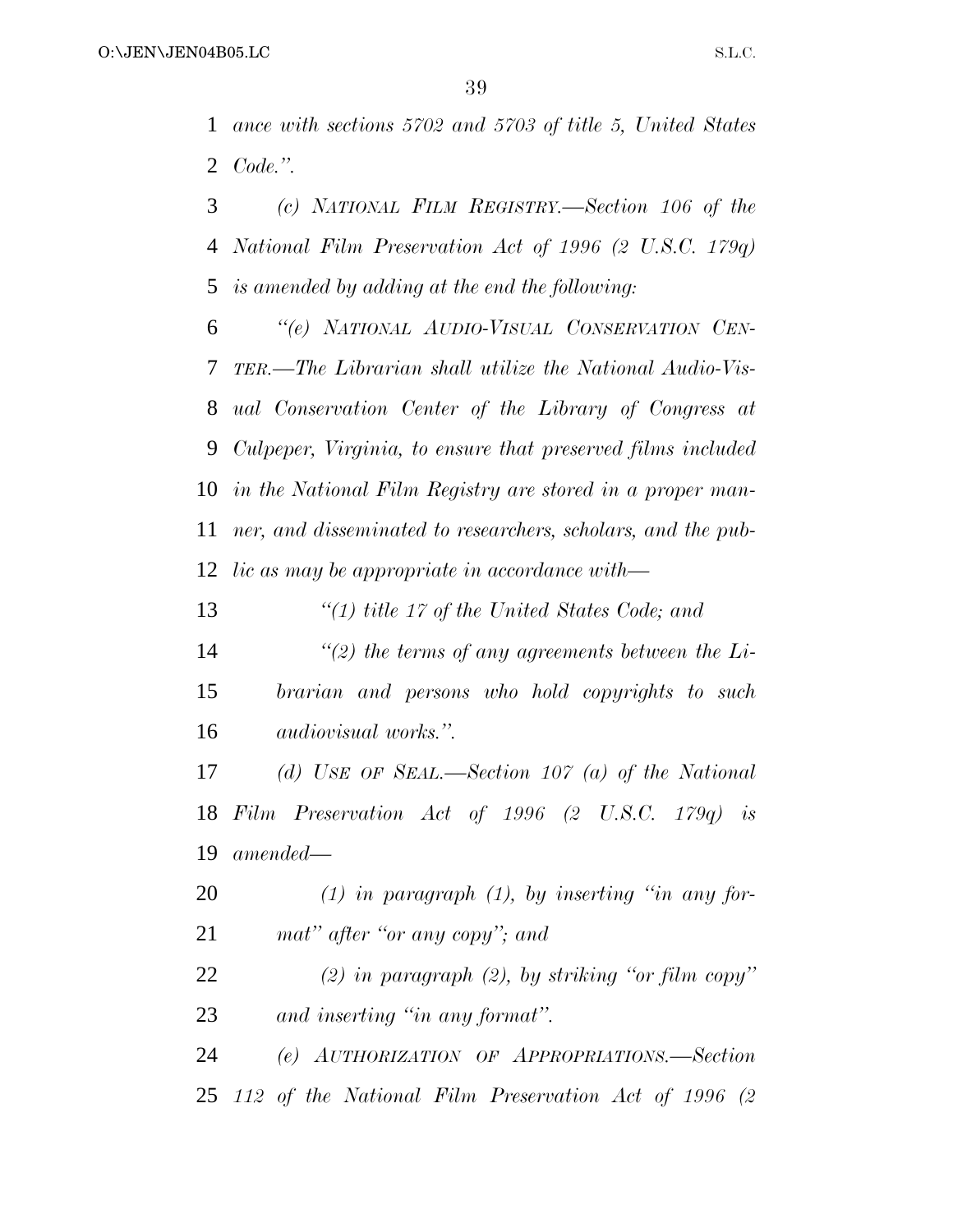*U.S.C. 179v) is amended by striking ''\$250,000'' and in-serting ''\$200,000''.*

 *(f) EFFECTIVE DATE.—Section 113 of the National Film Preservation Act of 1996 (2 U.S.C. 179w) is amended by striking ''7'' and inserting ''11''.*

## *Subtitle B—Reauthorization of the National Film Preservation Foundation*

*SEC. 411. SHORT TITLE.*

 *This subtitle may be cited as the ''National Film Pres-ervation Foundation Reauthorization Act of 2004''.*

*SEC. 412. REAUTHORIZATION AND AMENDMENT.*

 *(a) BOARD OF DIRECTORS.—Section 151703 of title 36, United States Code, is amended—*

 *(1) in subsection (b)(2)(A), by striking ''nine'' and inserting ''12''; and*

 *(2) in subsection (b)(4), by striking the second sentence and inserting ''There shall be no limit to the number of terms to which any individual may be ap-pointed.''.*

 *(b) POWERS.—Section 151705 of title 36, United States Code, is amended in subsection (b) by striking ''Dis- trict of Columbia'' and inserting ''the jurisdiction in which the principal office of the corporation is located''.*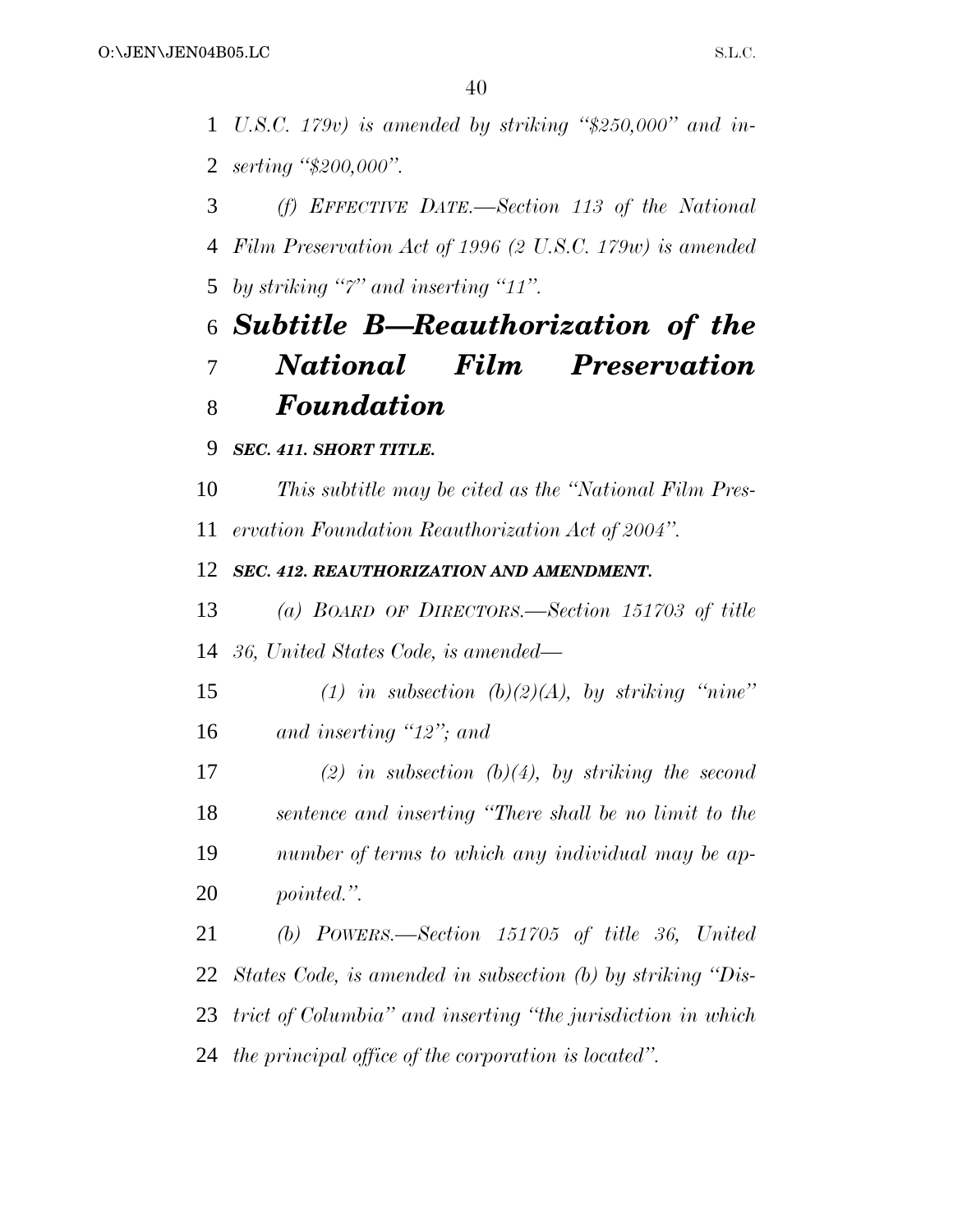*(c) PRINCIPAL OFFICE.—Section 151706 of title 36, United States Code, is amended by inserting '', or another place as determined by the board of directors'' after ''Dis-trict of Columbia''.*

 *(d) AUTHORIZATION OF APPROPRIATIONS.—Section 151711 of title 36, United States Code, is amended by strik-ing subsections (a) and (b) and inserting the following:*

 *''(a) AUTHORIZATION OF APPROPRIATIONS.—There are authorized to be appropriated to the Library of Con- gress amounts necessary to carry out this chapter, not to exceed \$250,000 for each of the fiscal years 2005 and 2006, and not to exceed \$400,000 for fiscal year 2007. These amounts are to be made available to the corporation to match any private contributions (whether in currency, serv- ices, or property) made to the corporation by private per-sons and State and local governments.*

 *''(b) LIMITATION RELATED TO ADMINISTRATIVE EX- PENSES.—Amounts authorized under this section may not be used by the corporation for management and general or fundraising expenses as reported to the Internal Revenue Service as part of an annual information return required under the Internal Revenue Code of 1986.''.*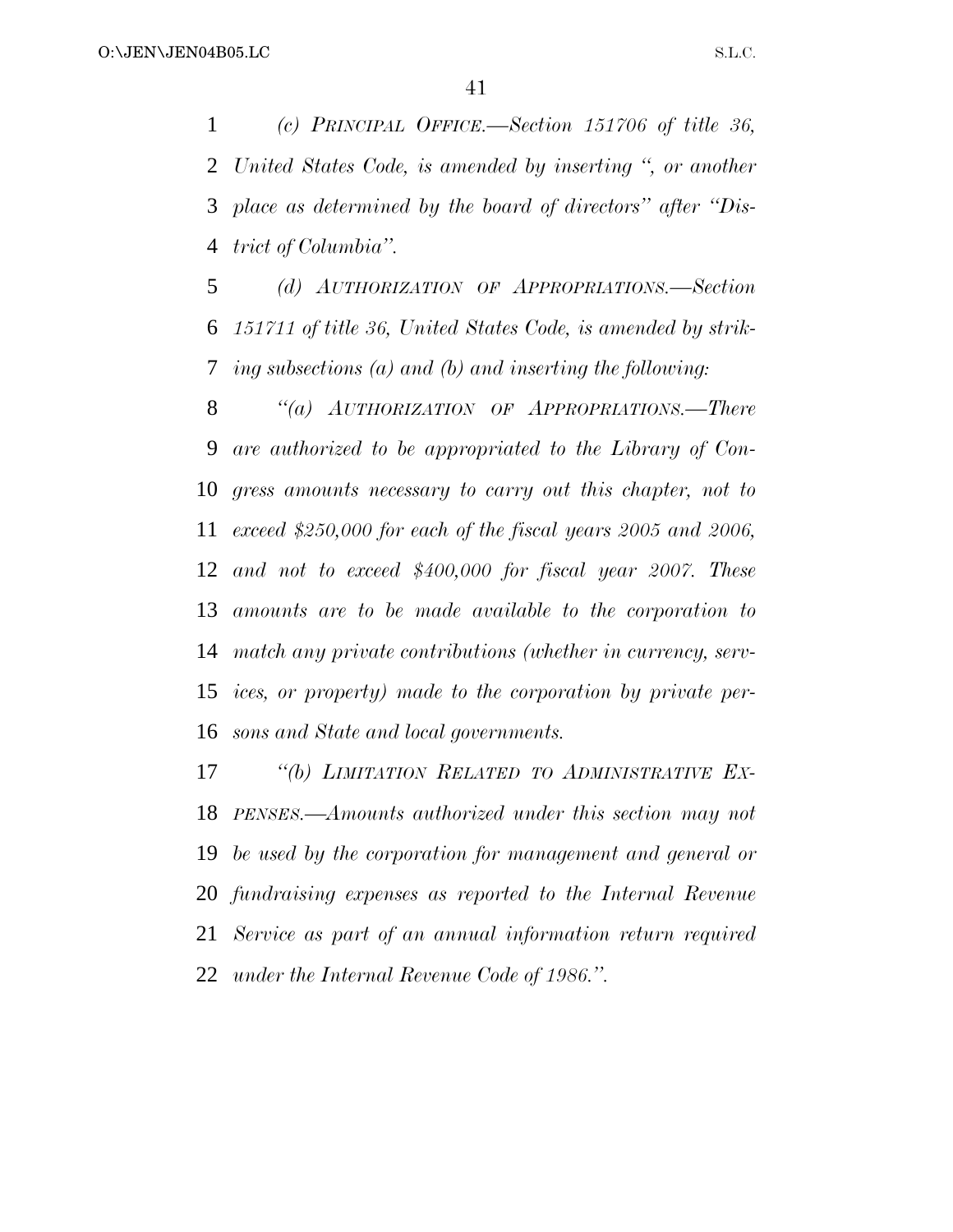# *TITLE V—PRESERVATION OF ORPHAN WORKS*

*SEC. 501. SHORT TITLE.*

 *This title may be cited as the '' Preservation of Orphan Works Act''.*

 *SEC. 502. REPRODUCTION OF COPYRIGHTED WORKS BY LI-BRARIES AND ARCHIVES.*

 *Section 108(i) of title 17, United States Code, is amended by striking ''(b) and (c)'' and inserting ''(b), (c), and (h)''.*

## *TITLE VI—ENHANCING FEDERAL OBSCENITY REPORTING AND COPYRIGHT ENFORCEMENT*

### *SEC. 601. SHORT TITLE.*

 *This title may be cited as the ''Enhancing Federal Ob- scenity Reporting and Copyright Enforcement Act of 2004''. SEC. 602. HARMLESS ERRORS IN REGISTRATION CERTIFI- CATES. (a) IN GENERAL.—Section 411 of title 17, United*

*States Code, is amended—*

 *(1) by redesignating subsection (b) as subsection (c); and*

*(2) inserting after subsection (a) the following:*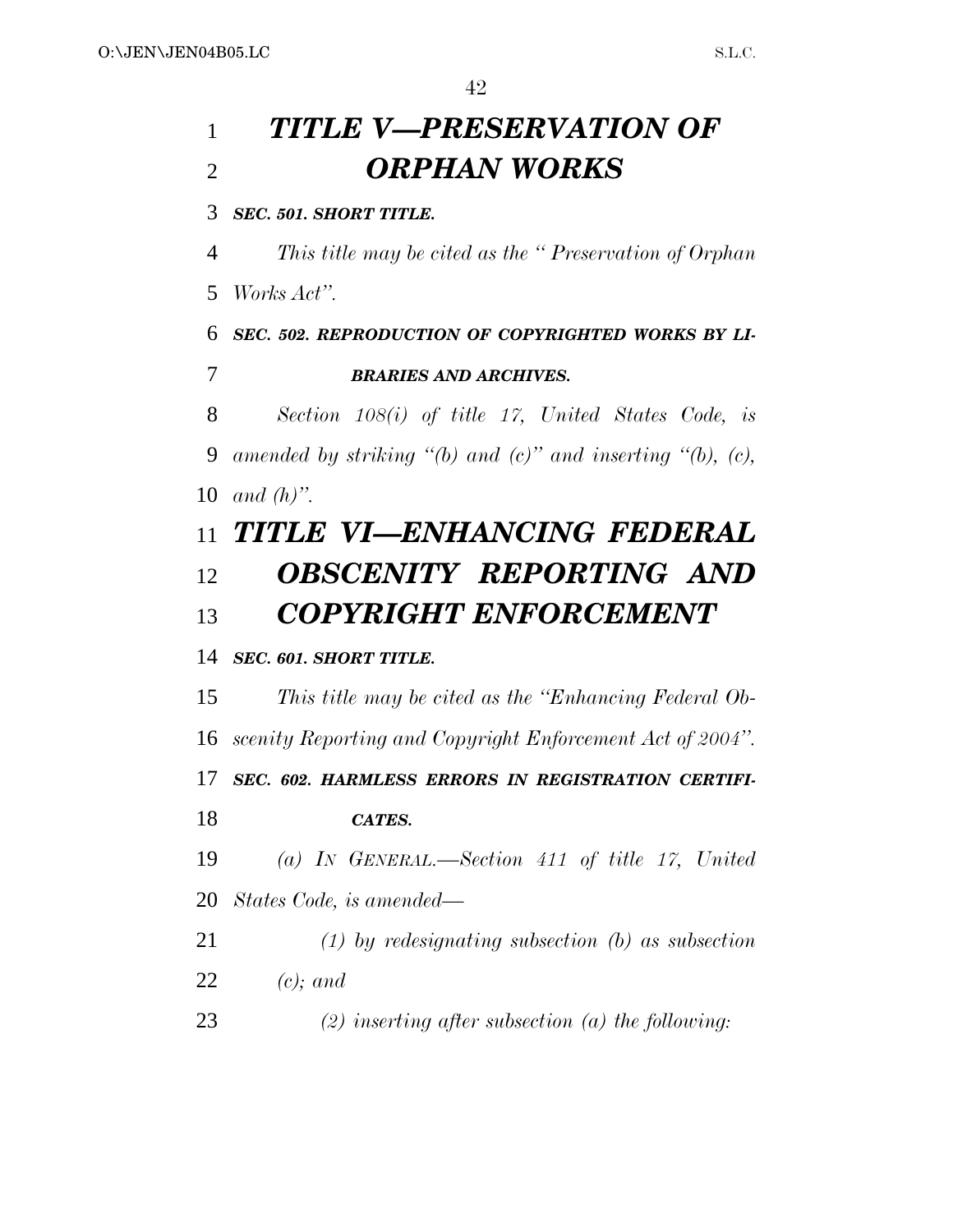| $\mathbf{1}$   | $\lq(b)(1)$ A certificate of registration shall satisfy the re-    |
|----------------|--------------------------------------------------------------------|
| 2              | quirements of this section and section 412 irrespective of         |
| 3              | any inaccurate information therein, unless—                        |
| $\overline{4}$ | $\lq (A)$ the inaccurate information was included on               |
| 5              | the application for copyright registration with knowl-             |
| 6              | edge that it was inaccurate; and                                   |
| 7              | $\lq\lq B$ the inaccuracy of the information, if                   |
| $8\phantom{1}$ | known, would have caused the Register of Copyrights                |
| 9              | to refuse registration.                                            |
| 10             | $\lq(2)$ In any case in which inaccuracies described under         |
| 11             | paragraph $(1)$ are alleged, the court shall request the Reg-      |
| 12             | <i>ister of Copyrights to advise the court whether the inaccu-</i> |
| 13             | racy of the information, if known, would have caused the           |
| 14             | <i>Register of Copyrights to refuse registration.".</i>            |
| 15             | (b) TECHNICAL AND CONFORMING AMENDMENT.-Sec-                       |
| 16             | tion 412 of title 17, United States Code, is amended by            |
| 17             | striking "section 411(b)" and inserting "section 411(c)".          |
| 18             | SEC. 603. COMPUTATION OF STATUTORY DAMAGES.                        |
| 19             | Section $504(c)(1)$ of title 17, United States Code, is            |
| 20             | amended in the second sentence by inserting before the pe-         |
| 21             | riod ", except that the court in its discretion may determine      |
|                | 22 that such parts are separate works if the court concludes       |
|                | 23 that they are distinct works having independent economic        |
| 24             | value".                                                            |